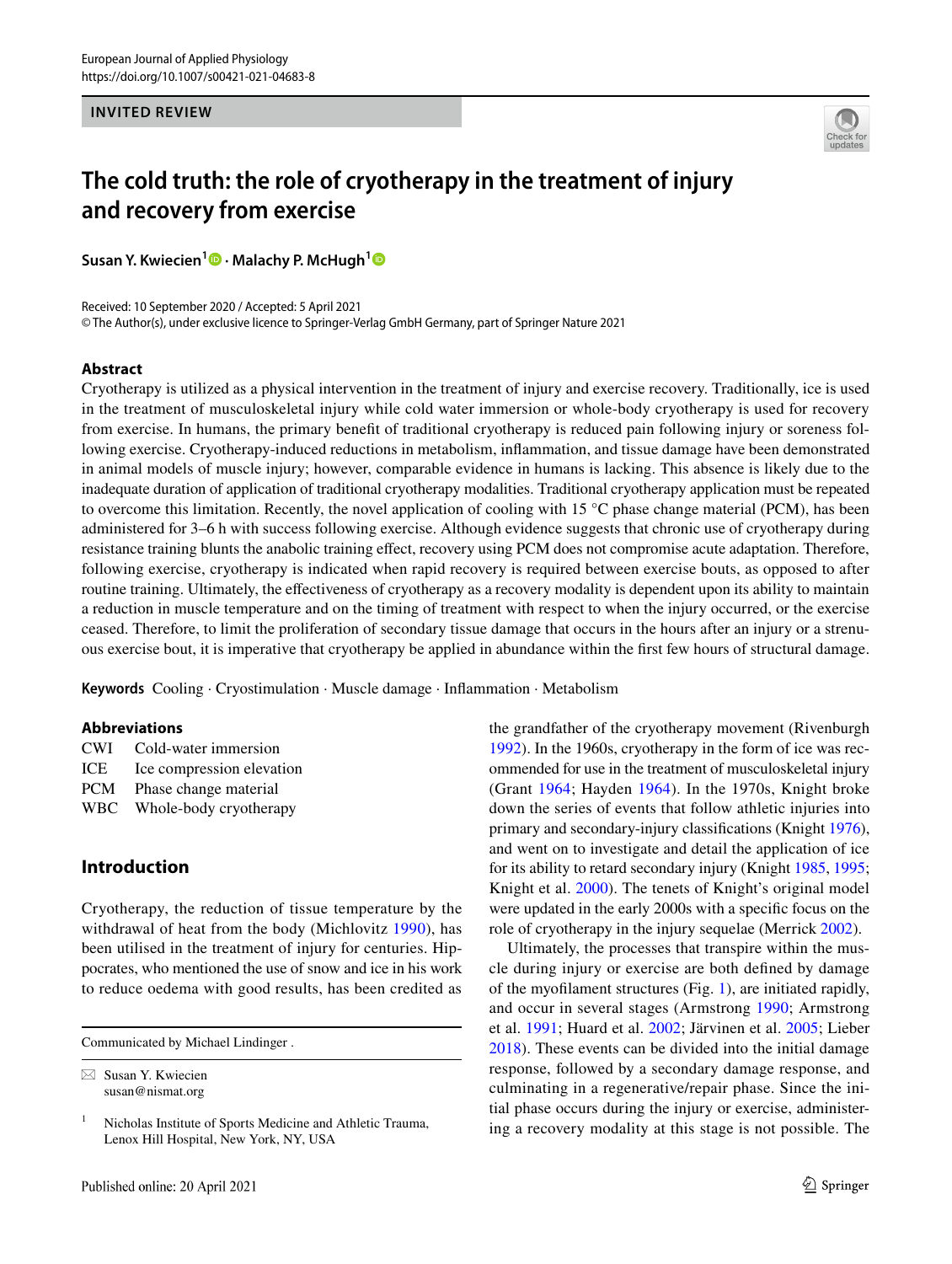

<span id="page-1-0"></span>**Fig. 1** One direct pathway to injury induced structural damage and three indirect pathways to exercise-induced structural damage. Localized soft tissue injury is always the result of a direct insult to the area (e.g. blunt force trauma, sheer stress, etc.) On the other hand, during exercise, three indirect pathways exist which all result in exerciseinduced structural damage. (**1**) Mechanical stress, occurring from an increase in the net mechanical stress per muscle fibre (Enoka [1996](#page-12-5)), causes structural damage to the muscle fbre directly due to a failure in the myofbrils during eccentric contractions. (**2**) Exercise of prolonged duration and/or high metabolic intensity, such as marathon running results in metabolic stress. In the metabolic damage model, the initial events resulting in structural damage are caused by meta-

subsequent secondary stage involves a proliferation of the initial muscle injury, coupled with an infammatory response surrounding the damaged area (Knight [1976](#page-13-2); Merrick [2002](#page-14-2)). Following the natural course of catabolic events, the muscle fbre returns to its pre-exercise condition, and cellular homeostasis and physiological function are restored. The time course of this cycle is dependent on the magnitude of damage (Huard et al. [2002;](#page-13-4) Paulsen et al. [2012\)](#page-15-2). Based on what is known about the post-injury (McArdle and Jackson [1997;](#page-14-4) Abrams [1997](#page-11-2); Huard et al. [2002](#page-13-4)) and post-exercise (Kendall and Eston [2002;](#page-13-6) Lapointe et al. [2002;](#page-14-5) Peake et al. [2005](#page-15-3); Howatson and van Someren [2008](#page-13-7)) cellular response, it is at the secondary stage where the application of cryotherapy might be advantageous in diminishing the proliferation of initial damage (Knight [1995;](#page-14-0) Merrick [2002](#page-14-2); Enwemeka et al. [2002](#page-12-0); Bleakley et al. [2012b;](#page-11-3) Ihsan et al. [2013](#page-13-8)), reducing secondary muscle damage (Knight [1985](#page-13-3), [1995;](#page-14-0) Swenson et al. 1996; Merrick et al. [1999;](#page-14-6) Knight et al. [2000](#page-14-1)), and enhancing the regenerative response (Järvinen et al. [2005](#page-13-5); Dykstra et al. [2009](#page-12-1)). As a result, the application of cryotherapy has been adopted for use not only by clinicians to treat injuries (Barnes [1979](#page-11-4); Hubbard and Denegar [2004](#page-13-9); Bleakley et al. [2004](#page-11-5), 2011; Collins [2008;](#page-12-2) Carvalho et al. [2010](#page-11-6); Bleakley and Davison [2010a;](#page-11-7) Tiidus [2015;](#page-16-0) Page [2018\)](#page-15-4), but also by athletes to facilitate recovery from exercise (Bishop et al. [2008;](#page-11-8) Robson-Ansley et al. [2009](#page-16-1); Nédélec et al. [2012](#page-15-5);

bolic defciencies which increase the vulnerability of the muscle fbre to mechanical stress (Tee et al. [2007\)](#page-16-4). Metabolic stress and (**3**) the increase in temperature which occurs during exercise cause structural damage indirectly through an increase in the metabolic rate and nicotinamide adenine dinucleotide phosphate oxidase (NOX) activity, respectively. Both result in an increase in mitochondrial reactive oxygen species (ROS) activity. Cryotherapy cannot infuence the primary damage response. However, if applied immediately following primary damage, and ideally prior to the potentiation of secondary damage, cryotherapy might minimise the risk of further damage to the musculature by mitigating the impairments typically occurring following injury or exercise

Versey et al. [2013;](#page-17-0) Kovacs and Baker [2014;](#page-14-7) Dupuy et al. [2018](#page-12-3); Peake [2019](#page-15-6)).

In practice, ice packs have become ubiquitous in training rooms. There is a longstanding tradition of applying ice (I), compression  $(C)$ , and elevation  $(E)$ , or ICE, and its many derivatives (Bleakley et al. [2012a](#page-11-9)), in the treatment of acute musculoskeletal injury (Merrick et al. [1993](#page-14-8), [2003](#page-14-9); Barlas et al. 1996; Block [2010](#page-11-10); Tomchuk et al. [2010;](#page-16-2) Bleakley and Davison [2010a](#page-11-7); Gillette and Merrick [2018\)](#page-13-10). Although icing remains the standard of care following injury and despite its widespread use, evidence to support its use is limited (Knight [1995](#page-14-0); Bleakley and Davison [2010a](#page-11-7)). Furthermore, no conclusive clinical evidence exists in humans in favour of ice, or the use of cryotherapy in any form for that matter, following injury (Block [2010](#page-11-10)). Additionally, there is a growing trend throughout the literature recommending against icing injuries so as not to blunt the natural healing response (Takagi et al. [2011;](#page-16-3) White and Wells [2013\)](#page-17-1). As a result, there has recently been much debate amongst clinicians about best practice following injury (Mirkin [2014](#page-15-7); Page [2018\)](#page-15-4), with some recomending that cryotherapy be removed entirely from the standard management of softtissue injuries (Dubois and Esculier [2020](#page-12-4)).

Comparably, several other cryotherapy modalities varying in convenience and expense, traditionally in the form of whole-body cryotherapy (WBC) and cold-water immersion (CWI), and more recently phase change material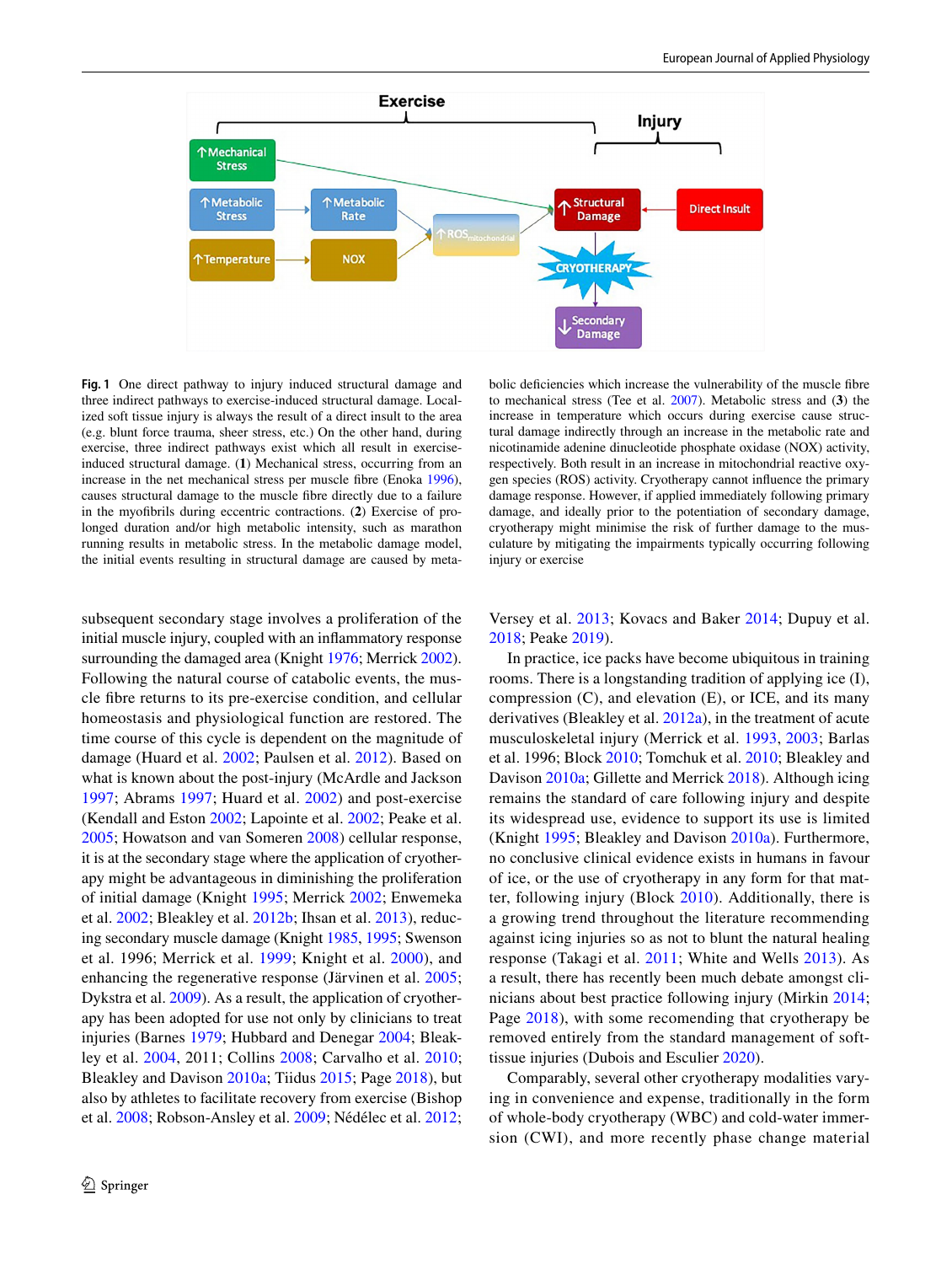(PCM), are omnipresent throughout professional, collegiate, and recreational athletic training facilities, spas, and even the home. Modalities that can be administered to larger areas of the body at a time are more commonly implemented than ice in an attempt to accelerate recovery following exercise. There are data showing benefcial efects, no benefts and even detrimental efects when cryotherapy is used in this context (Bleakley et al. [2010](#page-11-11); Leeder et al. [2012;](#page-14-10) Poppendieck et al. [2013](#page-15-8); Hohenauer et al. [2015](#page-13-11)) and evidence suggests that repeated use of cryotherapy attenuates strength gains following resistance training (Yamane et al. [2015](#page-17-2); Roberts et al. [2015b](#page-16-5); Fyfe et al. [2019;](#page-12-6) Hyldahl and Peake [2020\)](#page-13-12).

Although the physiological efects and mechanisms associated with cryotherapy in humans have been investigated (Wilcock et al. [2006;](#page-17-3) White and Wells [2013;](#page-17-1) Ihsan et al. [2016](#page-13-13); Bongers et al. [2017\)](#page-11-12) and while some advances have recently been made in the understanding of the molecular response to cryotherapy (Broatch et al. [2018](#page-11-13)), the lack of consistent and unanimous evidence has resulted in controversy over the efficacy of most cryotherapy interventions following both injury and exercise. There remains a large gap in the scientifc basis for the use of cryotherapy for recovery in humans, particularly because recommendations for optimal protocols stem from evidence demonstrated in animal models (Bleakley and Davison [2010b](#page-11-14)). Evidence is specifcally lacking to identify and provide guidelines concerning cryotherapy treatment application, duration, and frequency (MacAuley [2001;](#page-14-11) Bleakley et al. [2004](#page-11-5)), following both injury and exercise. Furthermore, exactly how cryotherapy might diminish the secondary damage response following either injury or exercise remains unknown, and whether the application of cryotherapy has the same efects on secondary damage following injury as it does following exercise remains unknown. Finally, the effects, or lack thereof, of post-injury or postexercise cryotherapy on muscle metabolism and infammation in humans remain to be elucidated.

The role of cryotherapy in the treatment of and recovery from injury must be revisited, and its use for recovery from exercise must be reviewed. Specifically, the effect of cryotherapy on reducing metabolism and infammation, and the mechanisms through which cryotherapy might achieve these efects in humans, must be addressed. Thus, the purpose of this narrative review will be to clarify and summarize the current best available evidence in support of the efects of various cryotherapy modalities in injury treatment and exercise recovery, and to provide evidence-based recommendations for the application of cryotherapy modalities in both injury treatment and exercise recovery scenarios. Importantly, providing a summary on the use of cooling techniques prior to (pre-cooling) or during (per-cooling) exercise is beyond the scope of this review.

## **The efects of cryotherapy interventions on metabolism and infammation**

There exists a long-standing belief that cryotherapy reduces the metabolic rate and thus the infammation that occurs after the acute structural trauma by reducing temperature and blood flow at the site of injury or muscle damage. Suppressing local metabolic demand (Ho et al. [1995;](#page-13-14) Merrick [2002;](#page-14-2) Schaser et al. [2006](#page-16-6)) and limiting the infammatory response (Ciolek [1985;](#page-12-7) Knigh [1985](#page-13-3), [1995;](#page-14-0) Swenson et al. 1996; Merrick Rankin Andres and Hinman [1999;](#page-14-6) Merrick [2002](#page-14-2); Schaser et al. [2006\)](#page-16-6) are believed to diminish the proliferation and magnitude of the secondary injury occurring within the skeletal muscle and the surrounding site of injury (Meeusen and Lievens [1986](#page-14-12); Knight [1995;](#page-14-0) Eston and Peters [1999](#page-12-8); Merrick et al. [1999;](#page-14-6) Merrick and McBrier [2010](#page-14-13)). However, the scientifc basis for administering cryotherapy to reduce metabolism and infammation following both injury and exercise comes from evidence demonstrated in animal models. Animal models suggest that the optimum tissue temperature range for a reduction in cellular metabolic activity (Osterman et al. [1984;](#page-15-9) Sapega et al. [1988\)](#page-16-7) and oxygen demand (Fuhrman [1959](#page-12-9); Fuhrman et al. [1961](#page-12-10)) without causing tissue damage, is in the range of  $10-15$  °C (absolute temperature; Sapega et al. [1988](#page-16-7)). Tissue temperatures in excess of 15 °C have also shown suppressed metabolic activity (Puntel et al. [2012](#page-15-10)), reduced oedema formation (Smith et al. [1993](#page-16-8); Dolan et al. [1997;](#page-12-11) Deal et al. [2002;](#page-12-12) Lee et al. [2005](#page-14-14); Schaser et al. [2006](#page-16-6)), and reduced tissue damage (Merrick et al. [1999](#page-14-6); Schaser et al. [2007;](#page-16-9) Bleakley and Hopkins [2010](#page-11-15); Puntel et al. [2012\)](#page-15-10) in animals. Similarly, animal models have demonstrated that cryotherapy is capable of reducing the infammatory response that occurs following injury (Amon et al. [2003;](#page-11-16) Lee et al. [2005](#page-14-14); Schaser et al. [2006](#page-16-6), [2007](#page-16-9); Puntel et al. [2012](#page-15-10); Vieira Ramos et al. [2016](#page-17-4)). Although these efects demonstrated in animal models have formed the basis for the application of cryotherapy in humans, in vivo intramuscular temperatures below 20 °C during cryotherapy in humans have not been reported (Bleakley and Hopkins [2010](#page-11-15); Bleakley et al. [2012b\)](#page-11-3).

Clinicians and athletes alike must recognize the challenge of directly translating the fndings from the efects of cryotherapy treatment in animal studies to humans (Bleakley et al. [2012b\)](#page-11-3). This is primarily because rodent muscle has diferent metabolic properties and responses to environmental stimuli than human skeletal muscle (Kowalski and Bruce [2014\)](#page-14-15). Rodents are typically covered in hairy skin, which does not experience arterio-venous anastomoses (Greenfeld [1963](#page-13-15)), and might experience a direct inhibitory efect on the normal vasoconstrictor response during local cooling (Faber [1988](#page-12-13)). Crucially, the magnitude of reduction in muscle temperature and blood flow induced by cryotherapy is signifcantly greater in animals because of the smaller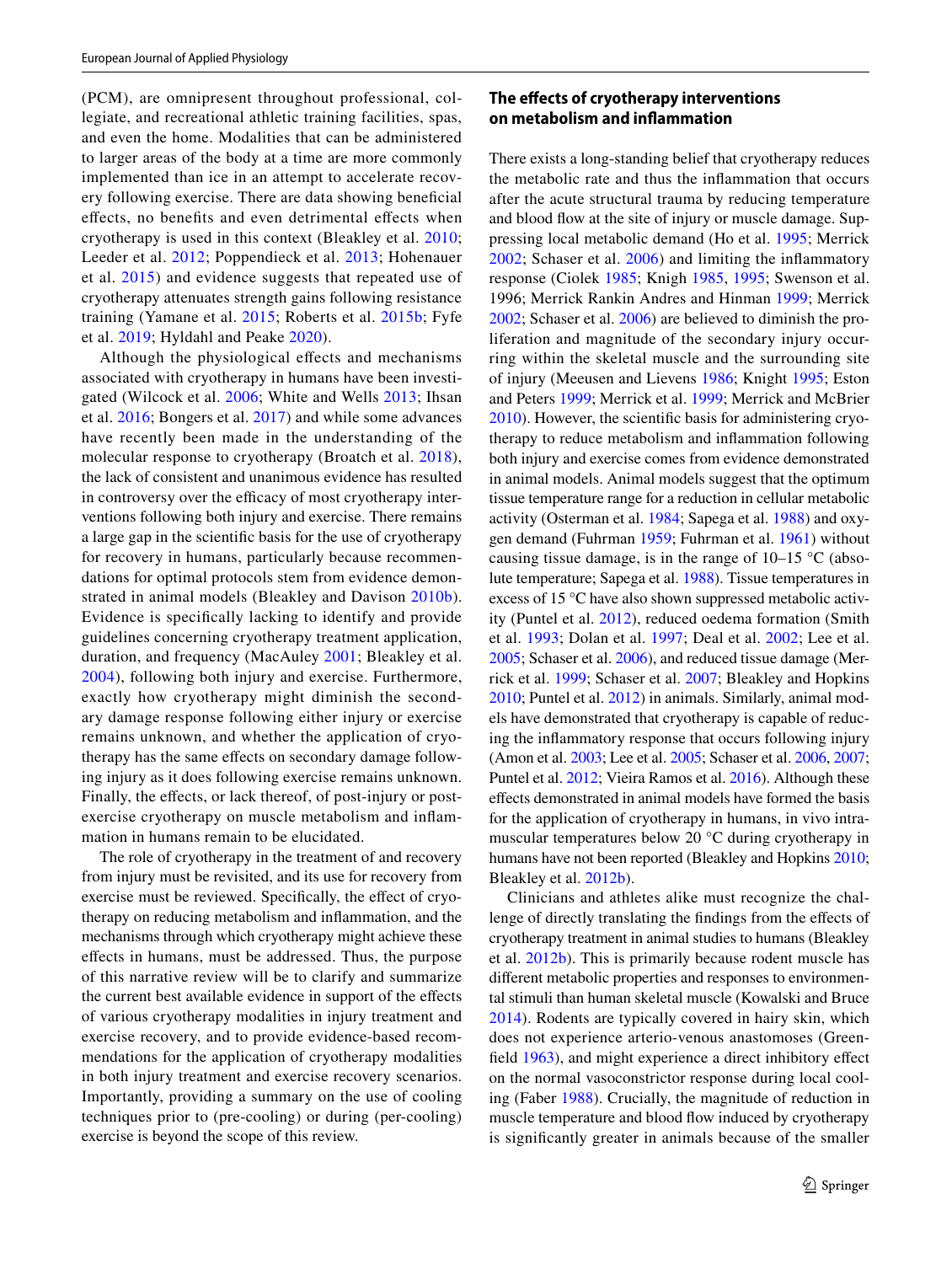subcutaneous adiposity and overall body size compared to humans. On this note, animal models caution that if suffcient muscle cooling is achieved following injury it might actually delay repair (Takagi et al. [2011](#page-16-3); Singh et al. [2017](#page-16-10); Miyakawa et al. [2020](#page-15-11)) and increase muscle scarring (Takagi et al. [2011\)](#page-16-3) or slow muscle regeneration (Kawashima et al. [2021](#page-13-16)). However, it is highly unlikely that the degree of intramuscular cooling attained from 20 minutes of ice pack application in the rodents of Takagi et al.'s [\(2011](#page-16-3)) study would be achieved in humans. Indeed, in humans, cryotherapy-induced decrements in muscle metabolism and, or infammation can be hindered by the magnitude of muscle damage, and by the effect of adipose tissue on heat extraction (Bleakley and Hopkins [2010](#page-11-15)). Therefore, results from animal studies cannot be directly applied to form the basis of cryotherapy application for recovery in humans.

In summary, based on the rationale derived from animal models, cryotherapy has been used in humans following both injury and exercise in an attempt to reduce metabolism and attenuate infammation. However, the ability of cryotherapy to reduce muscle metabolism in humans has not been established. Only one study indirectly measuring muscle metabolism in humans has been able to demonstrate decreased muscle metabolic activity following post-exercise cooling (Ihsan et al. [2013\)](#page-13-8). Similarly, in humans, there is only a handful of research that supports the use of cryotherapy for reducing the infammatory response following exercise (Pournot et al. [2011;](#page-15-12) Ziemann et al. [2012;](#page-17-5) Guilhem et al. [2013\)](#page-13-17) while most studies show no reduction in infammation (Ingram et al. [2009](#page-13-18); Pointon et al. [2011;](#page-15-13) Leeder et al.  $2012$ ; Pointon and Duffield  $2012$ ; Fragala et al.  $2015$ ; Peake et al. [2016\)](#page-15-15). Others have demonstrated an exacerbated infammatory response following post-exercise CWI (Gonzalez et al. [2014;](#page-13-19) Roberts et al. [2014](#page-15-16); Jajtner et al. [2015\)](#page-13-20) or topical cooling with a cold pack (Tseng et al. [2013\)](#page-16-11). Recent evidence suggests that low tissue temperatures (8 °C) might accentuate the infammatory response in deeper muscle tissues (Mawhinney et al. [2020\)](#page-14-16).

## **The efects of cryotherapy interventions on tissue temperature**

The mechanisms of cryotherapy were traditionally believed to be dependent on the cold induced vascular response, and that the cold‐induced reductions in muscle blood fow were responsible for reducing muscle metabolism, infammation, and the subsequent secondary damage (Swenson et al. 1996; Merrick et al. [1999;](#page-14-6) Knight et al. [2000;](#page-14-1) Ihsan et al. [2016](#page-13-13)). However, cryotherapy-induced reductions in muscle blood fow are based on techniques that only allow for the indirect inference of hemodynamic or volume changes within the limb (Fiscus et al. [2005](#page-12-15); Vaile et al. [2010](#page-16-12); Ihsan et al. [2013](#page-13-8); Roberts et al. [2015a;](#page-15-17) Choo et al. [2018](#page-12-16); Stephens et al. [2018](#page-16-13)).

It has more recently been established that the efectiveness of cryotherapy as a recovery modality is primarily dependent upon its ability to reduce muscle temperature, not muscle blood fow (Bleakley and Davison [2010a;](#page-11-7) Gregson et al. [2011](#page-13-21); Mawhinney et al[.2013](#page-14-16), [2020\)](#page-14-17).

The importance of achieving a clinically meaningful reduction in intramuscular temperature (Bleakley and Hopkins [2010\)](#page-11-15) has been majorly overlooked but it is of greater signifcance for recovery than the vascular response (Swenson et al. [2007\)](#page-16-14). This is because the physiological changes that occur following cryotherapy are dependent on the magnitude of muscle cooling, rather than a consequence of reduced muscle blood fow (Mawhinney et al. [2013](#page-14-17), [2020](#page-14-16)). Recent evidence suggests that despite similar changes in muscle temperature following 8, 15, or 22 °C CWI for a period of 10 minutes, the change in muscle perfusion in the deep and superficial muscles was not uniform (Mawhinney et al. [2020\)](#page-14-16). Skeletal muscle tissue perfusion is a refexive mechanism from the skin. A reduction in muscle perfusion could potentially limit the infammatory response while concomitantly preserving cellular oxygen supply, ultimately limiting hypoxic cell death and minimizing secondary damage (Wilcock et al. [2006](#page-17-3); Merrick and McBrier [2010;](#page-14-13) Tipton et al. [2017](#page-16-15)). However, Mawhinney et al. [\(2020\)](#page-14-16) speculated that 8–15 °C CWI resulted in shivering within the deep musculature which might have been responsible for the increase in deep muscle perfusion evident from the lower immersion temperatures in their study (Blondin et al. [2015\)](#page-11-17). The authors suggested that a more tolerable treatment temperature could avoid the shivering response and the concomitant increase in deep tissue perfusion and might be a more efective option in the recovery process of soft tissue injury or exercise.

Importantly, although deep tissue intramuscular temperatures have been reduced by  $\sim$  8–10 °C following cryotherapy in individuals at rest (Table [1](#page-4-0); Kwiecien et al. [2019a](#page-14-18): −12.00 °C and −10.90 °C at 3 cm during 30 min of ice treatment with elastic wrap and plastic wrap compression, respectively; Kwiecien et al. [2019b](#page-14-19): −7.59 °C at 3 cm during 180 min of 15 °C PCM treatment; Kwiecien et al. [2019b](#page-14-19): −7.20 °C at 3 cm during 15 min of 15 °C CWI treatment; Jutte et al. [2001:](#page-13-22) −8.00 °C, Merrick et al. [1993](#page-14-8): −10.13 °C, Tomchuk et al. [2010:](#page-16-2) −9.40 °C, all at 2 cm during 30 min of ice treatment with compression), only one study has demonstrated comparable reductions following exercise in hot conditions (Peifer et al. [2009b:](#page-15-18) −7.50 °C at 3 cm during 20 min of 14 °C CWI) while others have not (Freitag et al. [2021:](#page-12-17) −1.61 °C at 3 cm during 10 min of 10 °C CWI). It is likely then that a greater cooling stimulus is necessary to reduce intramuscular temperature in an individual following exercise when the intramuscular temperature is elevated above baseline. Although musculoskeletal injury results in structural damage, this response is often localized and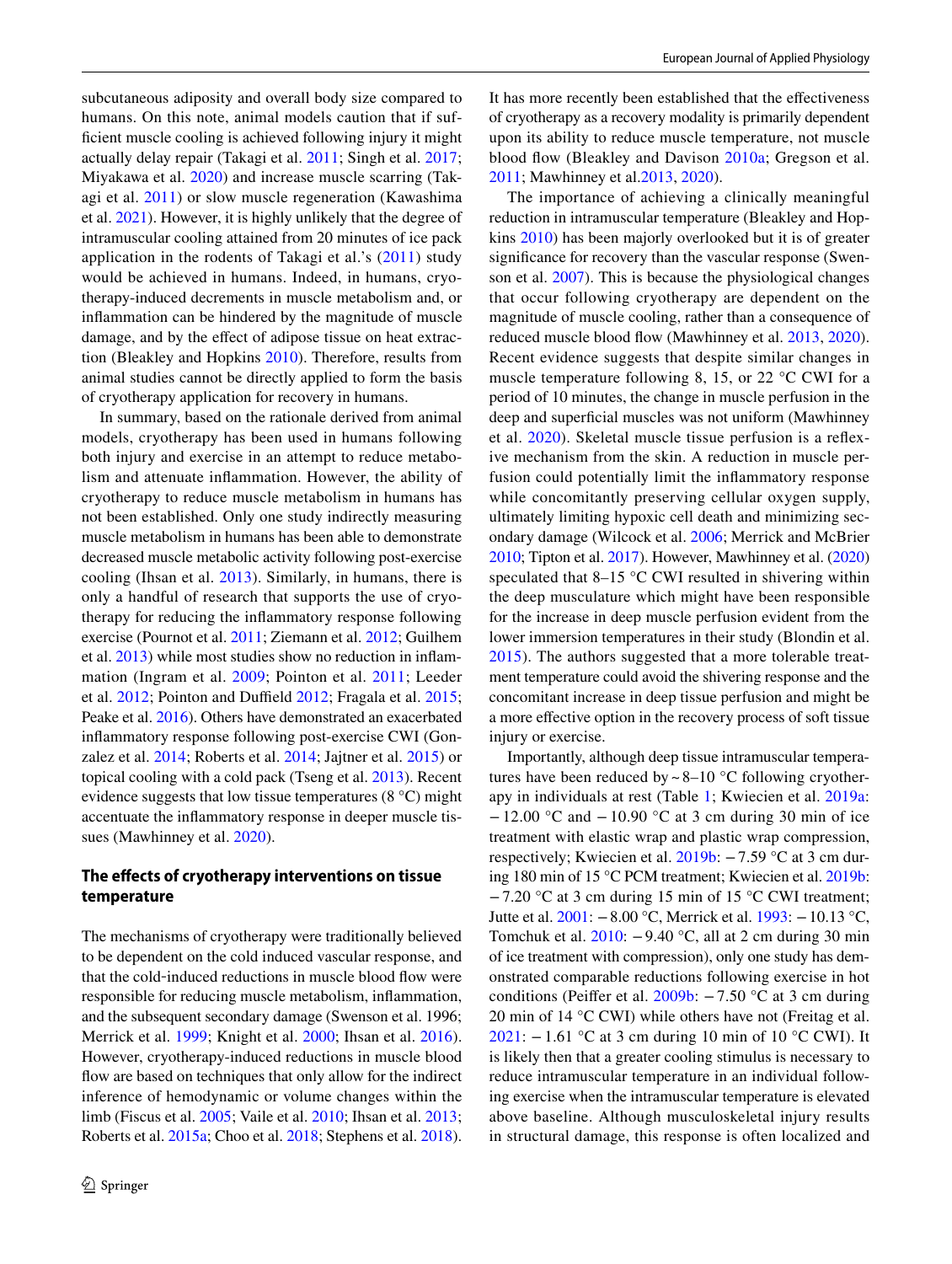<span id="page-4-0"></span>**Table 1** Comparison of skin and vastus lateralis intramuscular temperature effects of ice, CWI (15 °C) and PCM (15 °C) in individuals at rest

|            |                    | Treatment dura-<br>tion (min) | Skin temperature $(^{\circ}C)$ | Intramuscular temperature<br>$(^{\circ}C)$ |                |
|------------|--------------------|-------------------------------|--------------------------------|--------------------------------------------|----------------|
|            |                    |                               |                                | 1 cm                                       | 3 cm           |
| <b>Ice</b> | <b>Baseline</b>    | 30                            | $30.1 \pm 0.4$                 | $34.4 + 1.1$                               | $35.3 \pm 1.0$ |
|            | Post treatment     |                               | $7.8 \pm 4.3$                  | $17.8 \pm 4.7$                             | 23.8 $\pm$ 5.8 |
|            | After 1 h recovery |                               | $27.4 \pm 1.6$                 | $27.5 \pm 1.5$                             | $29.0 \pm 2.0$ |
| <b>CWI</b> | <b>Baseline</b>    | 15                            | $31.3 \pm 1.1$                 | $34.0 + 1.1$                               | $35.6 \pm 0.6$ |
|            | Post treatment     |                               | $23.6 + 0.8$                   | $26.2 + 2.9$                               | $28.4 \pm 2.7$ |
|            | After 1 h recovery |                               | $29.0 + 1.2$                   | $29.9 + 1.0$                               | $30.5 + 1.2$   |
| <b>PCM</b> | <b>Baseline</b>    | 180                           | $31.1 \pm 0.6$                 | $33.9 \pm 1.5$                             | $35.8 \pm 0.5$ |
|            | Post treatment     |                               | $23.8 \pm 1.0$                 | $26.0 + 2.2$                               | $28.2 \pm 2.8$ |
|            | After 1 h recovery |                               | $27.7 \pm 1.1$                 | $29.0 \pm 1.6$                             | $30.1 \pm 2.1$ |

Data from Kwiecien et al. [2019a](#page-14-18), [b](#page-14-19)

does not directly cause systemic elevations in temperature. Both the local and systemic elevations in tissue temperatures occurring during exercise have specifc implications for how the dose of cryotherapy should be tailored following an exercise stimulus, but this also often overlooked. An important factor to consider that does not exist when implementing cryotherapy for the treatment of injury is that the rate of post-exercise recovery is related to the extent of the load imposed on the body by the exercise bout (Nédélec et al. [2012](#page-15-5)). Cryotherapy modalities capable of infuencing systemic changes will be more successful at accelerating recovery following exercise during which the individual experienced a high thermal load (Bongers et al. [2017](#page-11-12)). Following exercise which elicited an increased thermal load, whole-body exposure to a cryotherapy medium, such as that occurring from CWI or WBC, may result in systemic efects to the whole body and produce a greater temperature gradient for tissue cooling. If the exercise induced a very minimal thermal load, local cold application using ice or more recently PCM might only produce local alterations in tissue temperature, but this local response might be sufficiently efective for recovery in this scenario.

The effect of cryotherapy treatment on tissue cooling has been well documented (Merrick et al. [1993](#page-14-8); Zemke et al. [1998](#page-17-6); Myrer et al. [1998](#page-15-19), [2001](#page-15-20); Jutte et al. [2001;](#page-13-22) Enwemeka et al. [2002](#page-12-0); Yanagisawa et al. [2007](#page-17-7)). For a thorough review of the literature reporting on the rate and magnitude of tissue temperature reductions associated with popular cryotherapy dosages, we direct the reader's attention to Bleakley and Hopkins [\(2010](#page-11-15)). In order for cryotherapy to efectively accelerate recovery following either injury or exercise resulting in structural damage, heat removal must occur within the target muscle and not just at the overlying skin (Bleakley and Hopkins [2010\)](#page-11-15). In early cryotherapy literature, it was assumed that changes in intramuscular temperature were strongly related to changes in skin temperature. However, reductions in skin and intramuscular temperature are not strongly correlated (Merrick et al. [1993\)](#page-14-8) and skin temperature is a poor predictor of deep tissue temperature (Bleakley and Hopkins [2010](#page-11-15)). Yet, when direct measures are unavailable, the efficacy of cryotherapy has often been assessed through measurements of skin surface temperature (Palmer and Knight [1996](#page-15-21); Chesterton et al. [2002;](#page-11-18) Janwantanakul [2004](#page-13-23), [2009](#page-13-24); Kennet et al. [2007](#page-13-25); Ihsan et al. [2013;](#page-13-8) Kwiecien et al. [2018](#page-14-20); Estéfani et al. [2019](#page-12-18)). For this reason, clinicians, practitioners, and athletes alike often fail to understand that the magnitude of change in tissue temperature is extremely variable across the diferent tissue layers (e.g. skin, fat, superficial, and deep muscle), and that the skin and superficial tissues reach signifcantly lower temperatures than the deep muscle during cryotherapy application (for review we bring the readers attention to White and Wells [2013\)](#page-17-1).

Skin is the frst site to respond to cold exposure and its temperature decreases most rapidly (Merrick et al. [2003](#page-14-9); White and Wells [2013\)](#page-17-1). Skin is responsible for initiating thermoregulatory responses in the muscle because muscle lacks thermal receptors. During skin cooling, based on Fourier's law of heat conduction, deep muscle tissue loses heat mainly to the superficial muscle tissue (Bleakley and Hopkins [2010](#page-11-15)). Simultaneously incoming warm blood is diverted to the deeper tissues, thereby slowing down the cooling effect of the deep tissues (Pugh et al. [1960](#page-15-22)). Therefore, superfcial muscle tissue cools faster, and to a greater magnitude than deeper muscle tissues (Merrick et al. [2003](#page-14-9); Yanagisawa et al. [2007;](#page-17-7) Peifer et al. [2009a](#page-15-23), [2010](#page-15-24); Gregson et al. [2011](#page-13-26), [2013](#page-13-21); Mawhinney et al. [2013](#page-14-17); Roberts et al. [2014,](#page-15-16) [2015a;](#page-15-17) Mawhinney et al. [2017\)](#page-14-21). Unfortunately, the magnitude of reduction in muscle temperature required in humans for optimally enhancing recovery remains unknown (Bleakley and Hopkins [2010\)](#page-11-15).

The magnitude of change in muscle temperature is inversely correlated with subcutaneous adiposity (Myrer et al. [2001](#page-15-20); Otte et al. [2002\)](#page-15-25). Subcutaneous adipose tissue has low thermal conductivity and provides a layer of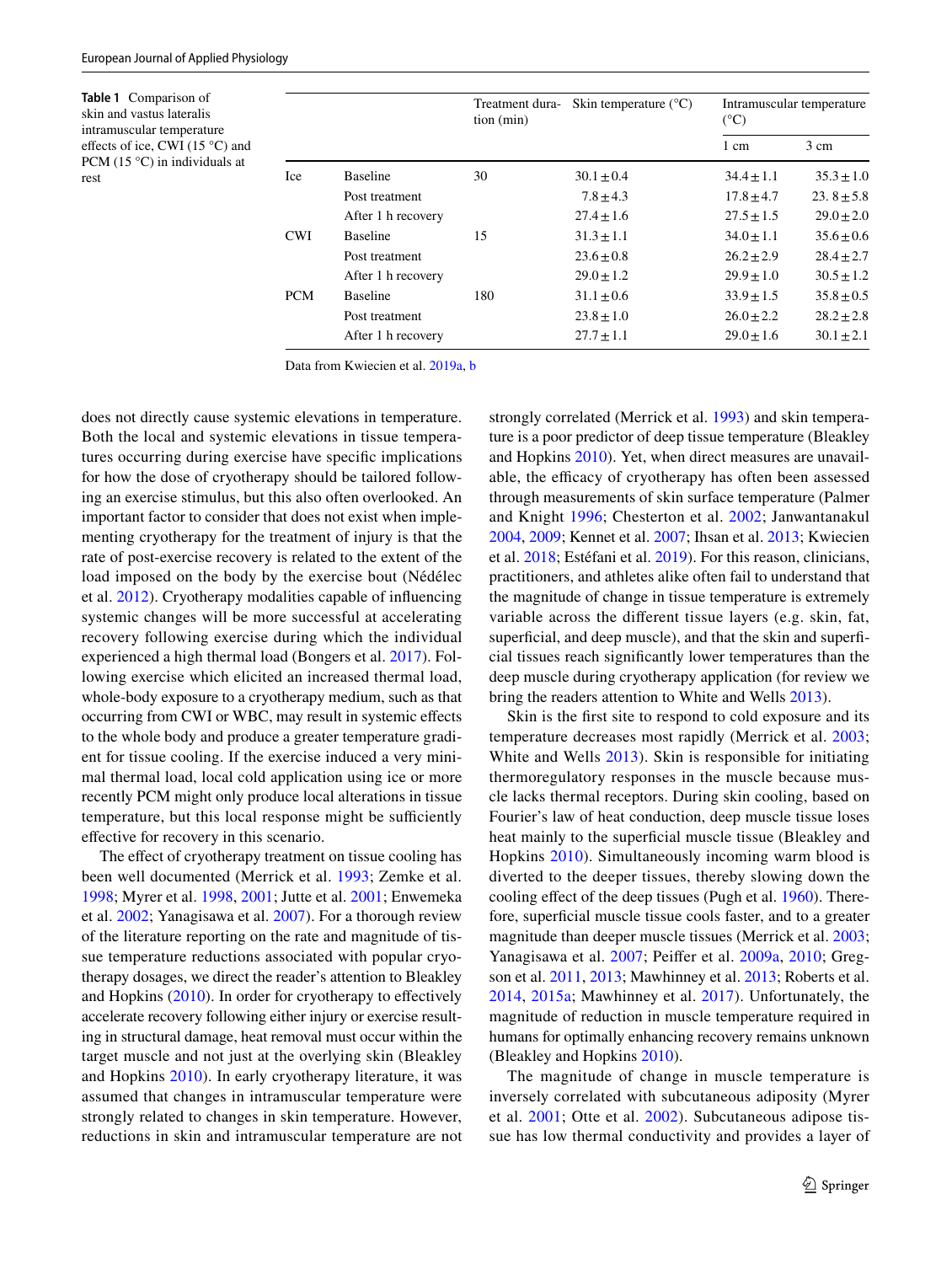insulation, creating an insulating effect (Bleakley and Hopkins [2010](#page-11-15)). Convective heat loss that occurs from the musculature when cryotherapy is administered to the skin becomes limited as subcutaneous body fat increases (Stocks et al. [2004\)](#page-16-16). Thus, the magnitude of reduction in intramuscular temperature will be less as skin-fold thickness increases (Selkow et al. [2012](#page-16-17); Stephens et al. [2017\)](#page-16-18). Subcutaneous tissue thickness should be taken into account when aiming to achieve a specifc degree of intramuscular cooling (Selkow [2019\)](#page-16-19). For example, to reduce muscle temperature by a standard amount in a heterogeneous group, Otte et al. [\(2002](#page-15-25)) demonstrated that an individual with a 31–40 mm skinfold thickness would have to apply ice for almost six times longer than an individual with 0–10 mm skin-fold thickness. Similarly, an individual with a 0–10 mm skinfold thickness will achieve the same degree of intramuscular cooling as an individual with a 31–40 mm skin-fold thickness, but the cooling duration will take 10 min vs 60 min, respectively (Selkow [2019\)](#page-16-19).

Similarly, the magnitude of change in muscle temperature is dependent on the thermal gradient between the muscle and the cryotherapy medium (Merrick et al. [2003](#page-14-9)), and on the duration of cryotherapy application. It has been well established that cold modalities with diferent thermodynamic properties produce diferent skin and intramuscular temperatures (Chesterton et al. [2002](#page-11-18); Merrick et al. [2003;](#page-14-9) Vieira et al. [2013\)](#page-17-8). Perhaps somewhat counterintuitive, modalities which melt from a solid to a liquid result in lower intramuscular temperatures than those which maintain the same phase (e.g. gel pack), even though a gel pack may initially be colder and reduce skin temperature faster than a bag of ice or frozen peas (Merrick et al. [2003](#page-14-9)). Indeed, modalities delivering cryotherapy at extremely low temperatures will rapidly reduce skin temperature but might increase muscle perfusion and would insufficiently reduce intramuscular temperature to a clinically relevant degree for a long enough time to have any infuence on attenuating secondary damage. Reducing skin temperature without eliciting reductions in temperature of the deep muscle tissue will not only fail to

induce clinically relevant changes in muscle metabolism or infammation but can also result in cold related injury (Gage [1979;](#page-13-27) Wilke and Weiner [2003;](#page-17-9) Wilcock et al. [2006;](#page-17-3) Selfe et al. [2007;](#page-16-20) Brown and Hahn [2009;](#page-11-19) Costello et al. [2012](#page-12-19); Tipton et al. [2017\)](#page-16-15).

## **Cryotherapy modalities used for recovery from injury and exercise**

Cryotherapy, in the form of ice, is a mainstay treatment in the management of or rehabilitation from strains, sprains, contusions, as well as fractures, and immediately after acute musculoskeletal soft tissue injury (Barnes [1979](#page-11-4); Knight [1985,](#page-13-3) [1995](#page-14-0); Meeusen and Lievens [1986](#page-14-12); Swenson et al. 1996; Knight et al. [2000;](#page-14-1) Beiner and Jokl [2001](#page-11-20); Bleakley et al. [2004](#page-11-5)). Ice has traditionally been applied in the immediate stage following injury for its ability to exert an acute local analgesic efect (Mac Auley [2001](#page-14-11); Hubbard and Denegar [2004\)](#page-13-9) by inhibiting nerve conduction velocity (Knight et al. [2000](#page-14-1); Chesterton et al. [2002](#page-11-18); Algafy and George [2007\)](#page-11-21), and to restrict oedema formation (Meeusen and Lievens [1986\)](#page-14-12). Similarly, intermittent cryo-compression therapy has gained popularity and is most commonly implemented in the immediate stages following injury or at the conclusion of an operative procedure for its purported ability to reduce oedema (Chleboun et al. [1995;](#page-12-20) Meeusen et al. [1998](#page-14-22); Block [2010\)](#page-11-10) and restore function (Schröder and Pässler [1994;](#page-16-21) Dervin et al. [1998](#page-12-21); Waterman et al. [2012](#page-17-10); Murgier and Cassard [2014\)](#page-15-26). When used in the management of acute soft tissue injuries or post-surgery, cryotherapy might improve outcomes by limiting haemorrhage formation and secondary cell death (Bleakley et al. [2004](#page-11-5)), but only if it is instituted soon after the injury has occurred (Collins [2008](#page-12-2)). Importantly, controlled trials implementing its use following musculoskeletal injuries do not exist so evidence in support of its use for accelerating recovery following injury in humans is equivocal (Table [2](#page-5-0)).

Following exercise, studies investigating the efect of a single application of ice have shown no effect on recovery of

<span id="page-5-0"></span>

|                         | <b>Table 2</b> Summary of evidence |  |  |  |
|-------------------------|------------------------------------|--|--|--|
|                         | for accelerated recovery           |  |  |  |
|                         | following injury and exercise      |  |  |  |
| from different types of |                                    |  |  |  |
|                         | cryotherapy in humans              |  |  |  |

Ice Whole body cryotherapy Cold water immersion Phase change material Injury Equivocal No data No data No data Soreness  $\mathsf{x}$   $\checkmark$   $\checkmark$ Strength  $\times$   $\times$   $\times$ Functional Recovery No data  $\mathbf{x}/\mathbf{x}$   $\mathbf{x}/\mathbf{x}$  No data Inflammation No data  $\mathsf{x}/\mathsf{x}$   $\mathsf{x}$   $\mathsf{x}$ Metabolism Equivocal No data Indirect evidence No data

✘Indicates no direct evidence

✓Indicates evidence to support fnding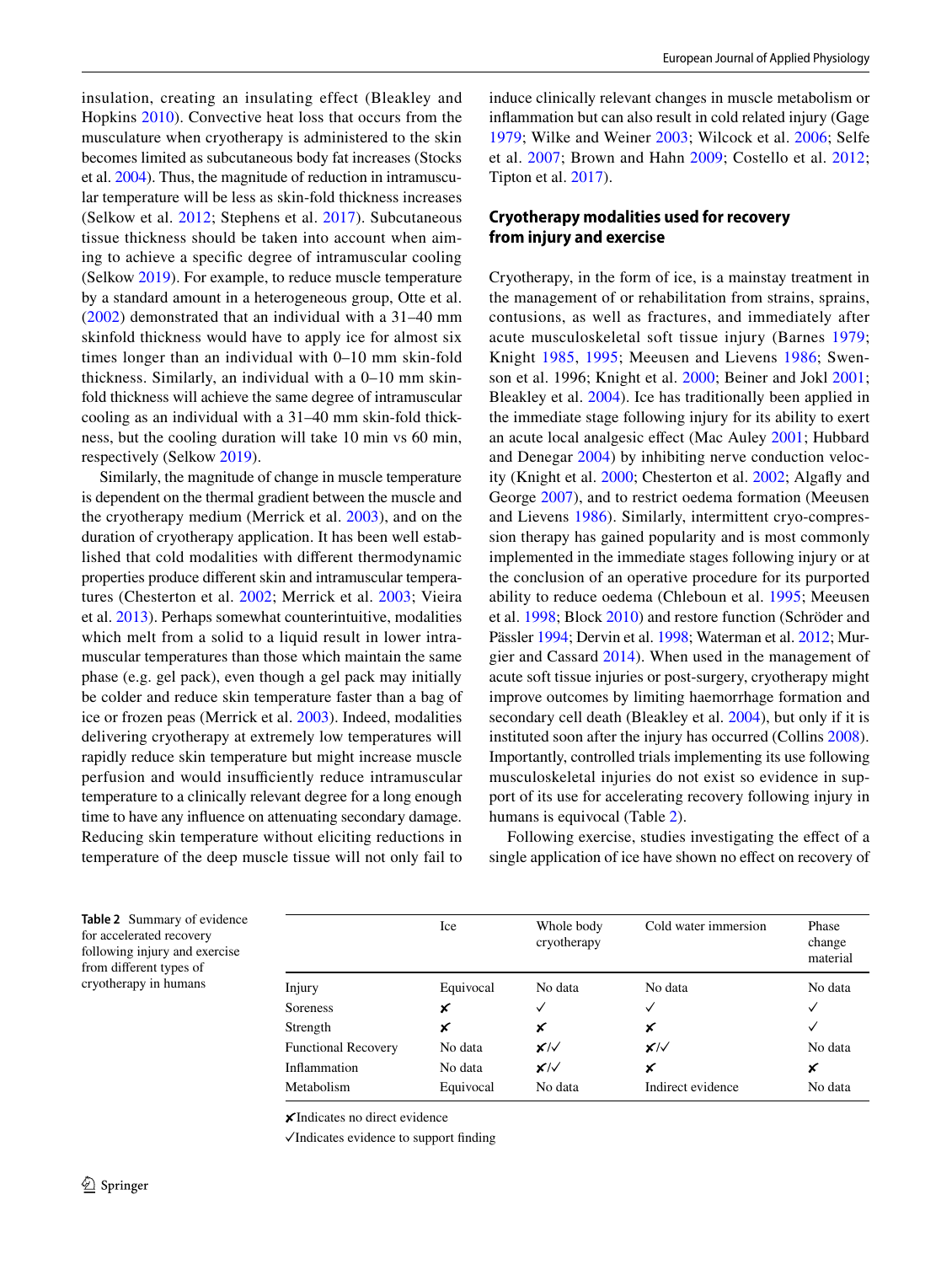soreness (Yackzan et al. [1984;](#page-17-11) Gulick et al. [1996\)](#page-13-28). A recent meta-analysis concluded that, following exercise, local cryotherapy in the form of ice does not diminish soreness or accelerate the recovery strength (Nogueira et al. [2019](#page-15-27)). Since ice is applied locally and is typically limited to treatment durations of less than 30 min, it is unlikely that a single ice treatment over a small area would provide a sufficient cooling stimulus to elicit any systemic efects to accelerate whole body recovery following exercise. For this reason, and as is commonplace following injury (Knight [1995](#page-14-0)), repeat applications at frequent intervals over several hours should in theory be implemented to enhance the magnitude of cooling (Palmer and Knight [1996\)](#page-15-21). However, this rate of treatment, particularly within the frst 12–24 h following exercise, is not commonplace amongst athletes as they are unlikely to comply with such a demanding treatment schedule. Studies investigating repeat applications of ice following exercise are limited and inconclusive. Some studies have shown a positive efect at 48 h on the recovery of soreness (Oakley et al. [2013\)](#page-15-28) and blood markers of muscle damage (Howatson and Van Someren [2003](#page-13-29)); while others have shown no effect (Howatson et al. [2005](#page-13-30)) or a delay in the recovery of both soreness and adaptation to exercise training (Isabell et al. [1992](#page-13-31); Tseng et al. [2013](#page-16-11)). Therefore, ice is generally not an efective cryotherapy modality when used for recovery from exercise (Table [2](#page-5-0)).

Exposing the body to very cold air  $(-110 \degree C$  to  $-140 \degree C)$ for durations of 2–4 min while minimally dressed, known as WBC, has become a popular recovery modality following intensive training and competition (Banf et al. [2010](#page-11-22); Costello et al. [2015](#page-12-22)). The physiological, neuromuscular, and perceptual effects of WBC for accelerating recovery following exercise have been well reviewed (Bleakley et al. [2014](#page-11-23)). Studies indicate that WBC may successfully accelerate subjective recovery of soreness following exercise (Hausswirth et al. [2011](#page-13-32); Pournot et al. [2011](#page-15-12); Ziemann et al. [2012](#page-17-5); Fonda and Sarabon [2013;](#page-12-23) Bleakley et al. [2014;](#page-11-23) Costello et al. [2015;](#page-12-22) Rose et al. [2017](#page-16-22)). Evidence further suggests that WBC might efectively suppress the acute infammatory response following exercise (Banfi et al. [2009](#page-11-24), [2010](#page-11-22); Hervé Pournot et al. [2011;](#page-15-12) Ziemann et al. [2012;](#page-17-5) Guilhem et al. [2013;](#page-13-17) Ferreira-Junior et al. [2015\)](#page-12-24). However, more recent research demonstrated no efect on infammation (Krueger et al. [2019\)](#page-14-23). Similarly, evidence for the efect of WBC on functional recovery is mixed, with some studies concluding that WBC positively infuenced muscle function or perfor-mance capacities (Hausswirth et al. [2011](#page-13-32); Ziemann et al. [2012;](#page-17-5) Fonda and Sarabon [2013;](#page-12-23) Krüger et al. [2015](#page-14-24); Ferreira-Junior et al. [2015\)](#page-12-24), while others have shown no effect on the ability of WBC to improve functional recovery (Bleakley et al. [2014](#page-11-23)). There is some evidence that WBC augments training-induced aerobic adaptations and performance (Costello et al. [2011;](#page-12-25) Vieira et al. [2015;](#page-17-12) Broatch et al. [2019](#page-11-25) see Table [2](#page-5-0) for a summary of the evidence for accelerated recovery following injury and exercise from WBC in humans).

Water immersion typically in water temperatures of 15 °C or less for a single duration of 15 min or less, known as CWI, is not only the most popular cryotherapy strategy but also one of the most popular recovery strategies used by athletes following exercise (Leeder et al. [2012\)](#page-14-10). The role of CWI for accelerating recovery has been studied following isolated eccentric exercise (Vaile et al. [2007](#page-16-23); Machado et al. [2016](#page-14-25)), endurance exercise (Yeargin et al. [2006](#page-17-13); Brophy-Williams et al. [2011;](#page-11-26) Wilson et al. [2018](#page-17-14)), resistance exercise (Roberts et al. [2015a](#page-15-17)), laboratory cycling protocols (Lane and Wenger [2004;](#page-14-26) Halson et al. [2008](#page-13-33); Vaile et al., [2007](#page-16-23), [2008,](#page-16-24) [2010](#page-16-12); Peifer et al. [2010\)](#page-15-24) and team-sport exercise (Montgomery et al. [2008;](#page-15-29) Rowsell et al. [2009,](#page-16-25) [2011;](#page-16-26) Webb et al. [2013](#page-17-15); Garcia da Mota and Marocolo [2016](#page-13-34); Leeder et al. [2019](#page-14-27)). Evidence supports the use of CWI for reducing soreness (Montgomery et al. [2008;](#page-15-29) Ingram et al. [2009](#page-13-18); Pournot et al. [2010](#page-15-30); Pointon et al. [2011;](#page-15-13) Hausswirth and Le Meur [2011](#page-13-35); Pointon and Duffield [2012;](#page-15-14) Poppendieck et al. [2013](#page-15-8); Minett et al. [2014;](#page-15-31) Hohenauer et al. [2015;](#page-13-11) Machado et al. [2015](#page-14-28); Siqueira et al. [2018\)](#page-16-27). Meta-analyses have demonstrated clear but limited efficacy of CWI for alleviating soreness for up to 96 h post-exercise (Bleakley et al. [2010](#page-11-11); Leeder et al. [2012;](#page-14-10) Versey et al. [2013](#page-17-0)). There is also some evidence to support the use of CWI for reducing blood markers of muscle damage (Leeder et al. [2012](#page-14-10); Hohenauer et al. [2015](#page-13-11); Vieira et al. [2016;](#page-17-16) Dupuy et al. [2018\)](#page-12-3) and infammation (Dupuy et al. [2018\)](#page-12-3). Although evidence to support its use for accelerating recovery of strength loss following exercise remains equivocal (Bleakley et al. [2010](#page-11-11); Leeder et al. [2012](#page-14-10); Poppendieck et al. [2013](#page-15-8); Versey et al. [2013;](#page-17-0) Machado et al.  $2015$ ; Hohenauer et al.  $2015$ ), it might have some efficacy in recovery of functional performance (Vaile et al. [2008](#page-16-24); Leeder et al. [2012](#page-14-10); Leeder et al. [2019;](#page-14-27) see Table [2](#page-5-0) for a summary of the evidence for accelerated recovery following injury and exercise from CWI in humans).

The disparity in results can be explained by the variability in immersion temperature and, or duration of CWI protocols implemented throughout the literature. For example, immersion temperature is extremely variable, ranging between 5 and 20 °C (Bleakley et al. [2010;](#page-11-11) Versey et al. [2013](#page-17-0)). Some have suggested that lower temperatures might have beneficial effects on recovery following exercise (Rowsell et al. [2009](#page-16-25), [2011;](#page-16-26) Anderson et al. 2018; Dupuy et al. [2018](#page-12-3)). However, the evidence has demonstrated that reducing water temperature does not produce additional recovery benefts (Sellwood et al. [2007;](#page-16-20) Corbett et al. [2012](#page-12-26); Poppendieck et al. [2013\)](#page-15-8), and it is likely to result in increased discomfort (Bailey et al. [2007](#page-11-27); Vaile et al. [2008;](#page-16-24) Versey et al. [2011](#page-16-28)). Immersion duration is of greater importance than immersion temperature because, along with frequency of immersions and mode of immersion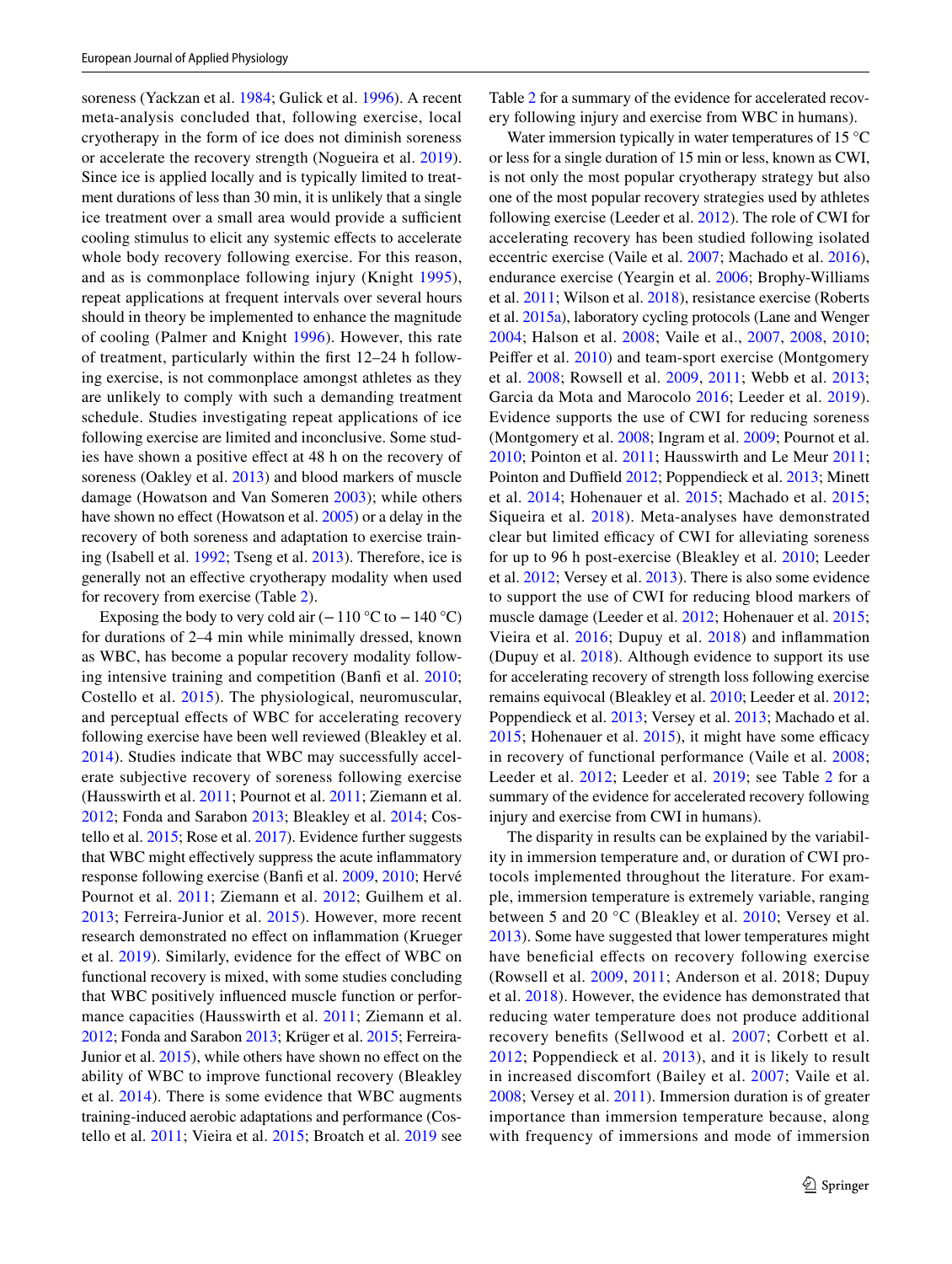continuous vs intermittent (White et al. [2013](#page-17-1); Hohenauer et al. [2015](#page-13-11); Machado et al. [2016](#page-14-25); Vieira et al. [2016\)](#page-17-16), it is more strongly correlated with the magnitude of change in muscle temperature (Peifer et al. [2009a\)](#page-15-23). However, immersion duration is limited by the water temperature as colder temperatures are poorly tolerated. Immersion does not commonly exceed 30 min (Bleakley et al. [2010](#page-11-11); Versey et al. [2013;](#page-17-0) Machado et al. [2015](#page-14-28)) because it can result in cold induced injury or hypothermia. With this in mind, ~ 10-min durations repeated at frequent intervals are likely to yield best results. However, until best practices are defned, and there is more consistency in how CWI is used, the true magnitude of its efficacy for exercise recovery will elude us (Merrick [2013\)](#page-14-29).

Ice compression elevation, WBC, and CWI are all limited by their treatment duration. Although no consensus exists for optimal treatment criteria, a critical level of tissue cooling must be achieved to optimize the clinical efectiveness of cryotherapy (Bleakley and Hopkins [2010](#page-11-15)). This can only be achieved by implementing repeat treatments when using traditional forms of cryotherapy (Fig. [2](#page-7-0)). The duration of cryotherapy can be prolonged while maintaining a comfortable, constant temperature by utilising a cooling medium called phase change material (PCM; for thorough review see Kwiecien et al. [2020a\)](#page-14-30). Ice is technically the most commonly utilized PCM for recovery. Unfortunately, the latent phase, the period of phase change but no detectible temperature change, of 0 °C limits ice from maintaining a cooling



<span id="page-7-0"></span>Fig. 2 Cryotherapy duration and its effect on duration of tissue temperature reduction. The duration of tissue temperature reduction is limited during single applications of traditional cryotherapy modalities [whole-body cryotherapy (WBC), cold-water immersion (CWI), or ice]. This limitation can be overcome by administering repeat treatments to prolong the duration of reduced tissue temperature. However, this is often logistically impractical, and patients or athletes are unlikely to comply to a rigorous treatment schedule. The duration of tissue temperature reduction is prolonged by administering a single dose of phase change material (PCM) cooling. Alternatively, traditional cryotherapy modalities can be immediately followed by PCM application to prolong the duration of tissue temperature reduction. Although speculative, a critical level of tissue cooling is more likely to be achieved by prolonging the duration of cryotherapy application (through **1**. repeat treatments of traditional cryotherapy, **2**. Combining a single treatment using traditional methods with PCM cooling immediately after, or **3**. Single prolonged treatment using PCM). Prolonging the duration of tissue temperature reduction, particularly during the stage of secondary damage, might optimize the clinical efectiveness of cryotherapy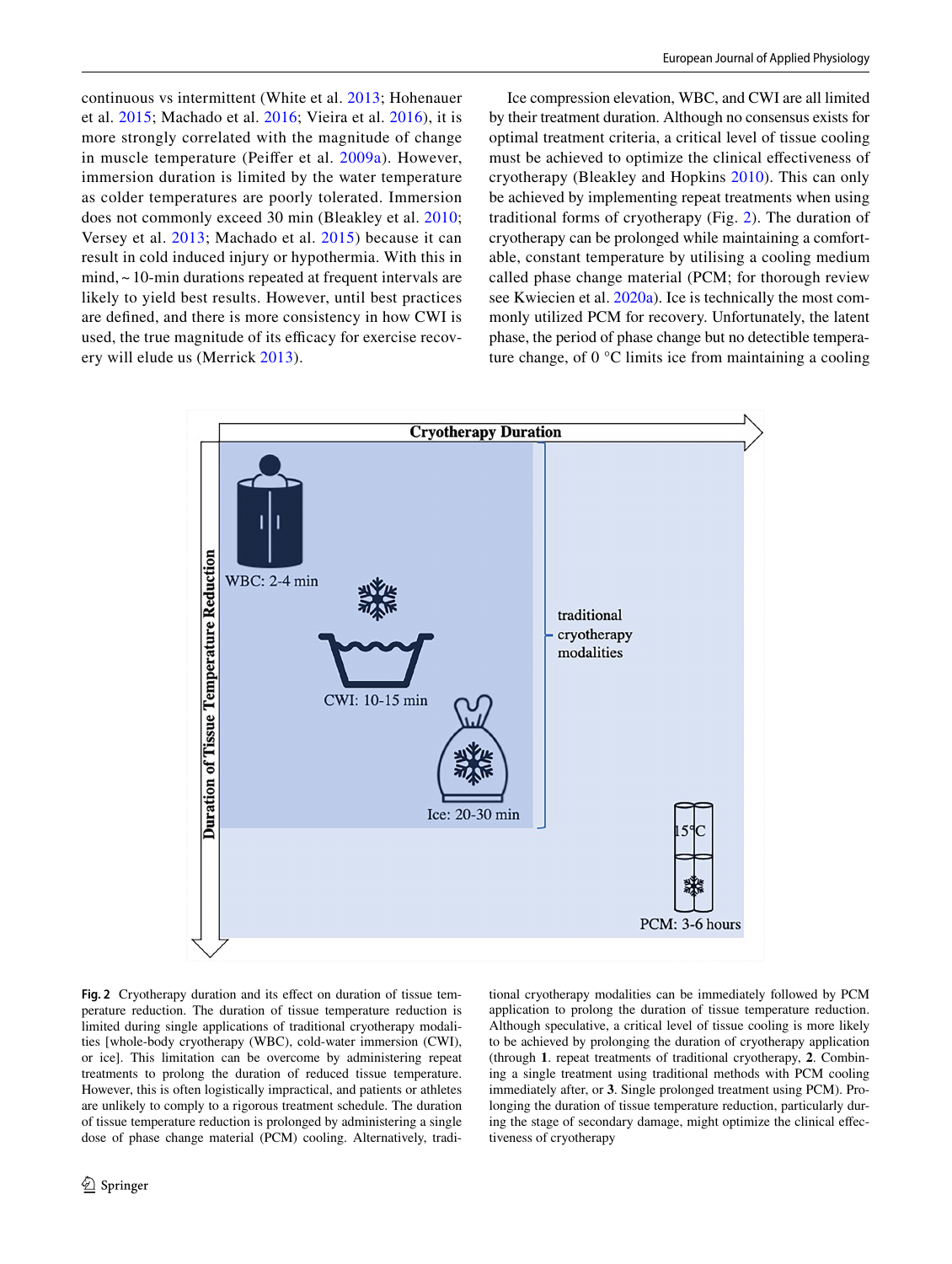capacity for prolonged durations. The latent phase of any PCM can be manipulated and the duration of the latent phase can be prolonged as the phase point increases above 0 °C. This is traditionally achieved by adjusting the ratio of salt hydrate, fatty acids and esters, and, or paraffins that make up the PCM. However, it is imperative to understand that the phase point will dictate the duration that any PCM can hold a given temperature. Compared with conventional cryotherapy interventions, PCM with a phase transition point greater than 0 °C can overcome the limitation of short treatment durations that traditional cryotherapy modalities face. Furthermore, the use of PCM offers a substitute to other more traditional modes of cryotherapy as it allows for the safe manipulation of the frequency, duration, and temperature.

In particular, the PCM packs we have utilized throughout our research 'freeze' at a temperature of 15 °C (Glacier Tek USDA BioPreferred PureTemp PCM, Plymouth, MN, USA), and are advantageous because they can be safely administered for durations of 3 h at a time in one dose (Kwiecien et al. [2019b](#page-14-19)). Studies examining the efects of 15 °C PCM cooling on indices of recovery from exercise-induced muscle damage have demonstrated that 6 h of 15 °C PCM cooling accelerated recovery of strength and soreness following isolated eccentric exercise of the quadriceps in untrained (Kwiecien et al. [2018\)](#page-14-20) and trained (Kwiecien et al. [2020c\)](#page-14-31) individuals (see Table [2](#page-5-0) for summary). Importantly, the protection provided by PCM cooling after an initial bout of eccentric exercise did not interfere with the adaptive response when the exercise was repeated (Kwiecien et al. [2020c](#page-14-31)). Three hours of PCM cooling has also been shown to accelerate recovery of strength (Cliford et al. [2018;](#page-12-27) Brown-stein et al. [2019](#page-11-28)) and soreness (Clifford et al. [2018\)](#page-12-27) following soccer match play and baseball pitching (Mullaney et al. [2020](#page-15-32)), but not following a marathon run (Kwiecien et al. [2020b](#page-14-32)). Since the ultimate indicator of post-exercise recovery is the ability of the muscle to produce force (Minett et al. [2014\)](#page-15-31), the ability of PCM to alleviate not only soreness but also strength loss could allow athletes to achieve better performance in subsequent games, matches, or routines. The efficacy of prolonged PCM cooling for accelerating recovery from injury remains to be investigated.

## **Evidence for the detrimental efects occurring during and from cryotherapy interventions**

Inflammation following injury or damaging exercise is both beneficial and detrimental (Chazaud [2020\)](#page-11-29), creating secondary tissue damage while, at the same time, resulting in the structural and functional repair of damaged tissues (Tidball [2005\)](#page-16-29). There is a growing trend throughout the literature recommending against icing so as not to delay or impair the regeneration process or the natural healing response that occurs following injury and exercise (Takagi

et al. [2011](#page-16-3); White and Wells [2013;](#page-17-1) Tiidus [2015;](#page-16-0) Dubois and Esculier [2020\)](#page-12-4). Most recently, the pioneer of the original rest, ice, compression, elevation (RICE) method (Mirkin and Hofman [1978](#page-15-33)), rescinded his recommendation of the practice because it may delay healing, instead of facilitating it (Mirkin [2014](#page-15-7)). The logic behind this theory is that the healing process requires potentiation of the infammatory response (Smith [1991;](#page-16-30) Smith et al. [2008](#page-16-31); Paulsen et al. [2012\)](#page-15-2). Research in animal models has demonstrated that cryotherapy attenuated neutrophil (Singh et al. [2017](#page-16-10)) and macrophage infltration (Takagi et al. [2011](#page-16-3); Vieira Ramos et al. [2016;](#page-17-4) Singh et al. [2017;](#page-16-10) Miyakawa et al. [2020](#page-15-11)) to the injured area which might be harmful for muscle regeneration (Kawashima et al. [2021\)](#page-13-16). Dubois and Esculier ([2020\)](#page-12-4) suggest that cryotherapy, in particular ice, could potentially disrupt infammation which may lead to impaired tissue repair and redundant collagen synthesis. However, the only evidence they cite in support of this impaired response comes from animal models (Singh et al. [2017](#page-16-10)). Other animal models have also demonstrated an exacerbated remodelling phase (excessive collagen response and excessive fbrosis) occurring as a result of acute cryotherapy application (Takagi et al. [2011\)](#page-16-3). By contrast, chronic icing repeated up to 48 h post-injury reduced infammation but did not infuence muscle regeneration or fbrosis (Vieira Ramos et al. [2016](#page-17-4)). The discrepancy in these results could be due to the acute versus chronic application of cryotherapy, or a result of the diferent means through which injury was induced (crush injury method, Takagi et al. [2011;](#page-16-3) freeze injury method to simulate contusion, Vieira Ramos et al. [2016\)](#page-17-4). Notably, both the artifcially induced injury and magnitude of cooling that occurred in the animal models of the two aforementioned studies are not and should not be directly comparable to what would occur in humans following injury or exercise. It remains crucial for practitioners and athletes to understand that comparable detrimental effects on the healing processes in humans have not been demonstrated.

It has also recently become evident that cryotherapy, in particular CWI, can have detrimental effects on muscle mass and strength gains (Yamane et al. [2015](#page-17-2); Roberts et al. [2015b](#page-16-5); Fyfe et al. [2019\)](#page-12-6), and can impair muscle protein synthesis rates (Roberts et al. [2015b;](#page-16-5) Fuchs et al. [2020](#page-12-28)) if performed regularly as part of a post-exercise regime. These fndings indicate that cryotherapy blunts chronic skeletal muscle adaptations from resistance exercise (Hyldahl and Peake [2020\)](#page-13-12). This effect has recently been attributed to the cryotherapy-induced reduction of intramuscular temperature, which impairs the glutamine-induced anabolic response (Rantala and Chaillou [2019\)](#page-15-34). Others have proposed that the reduction in protein accumulation and protein synthesis within the muscle fbres are a consequence of reduced blood fow to the exercised muscle (Figueiredo and von Walden [2020\)](#page-12-29). An attenuation in the molecular mechanisms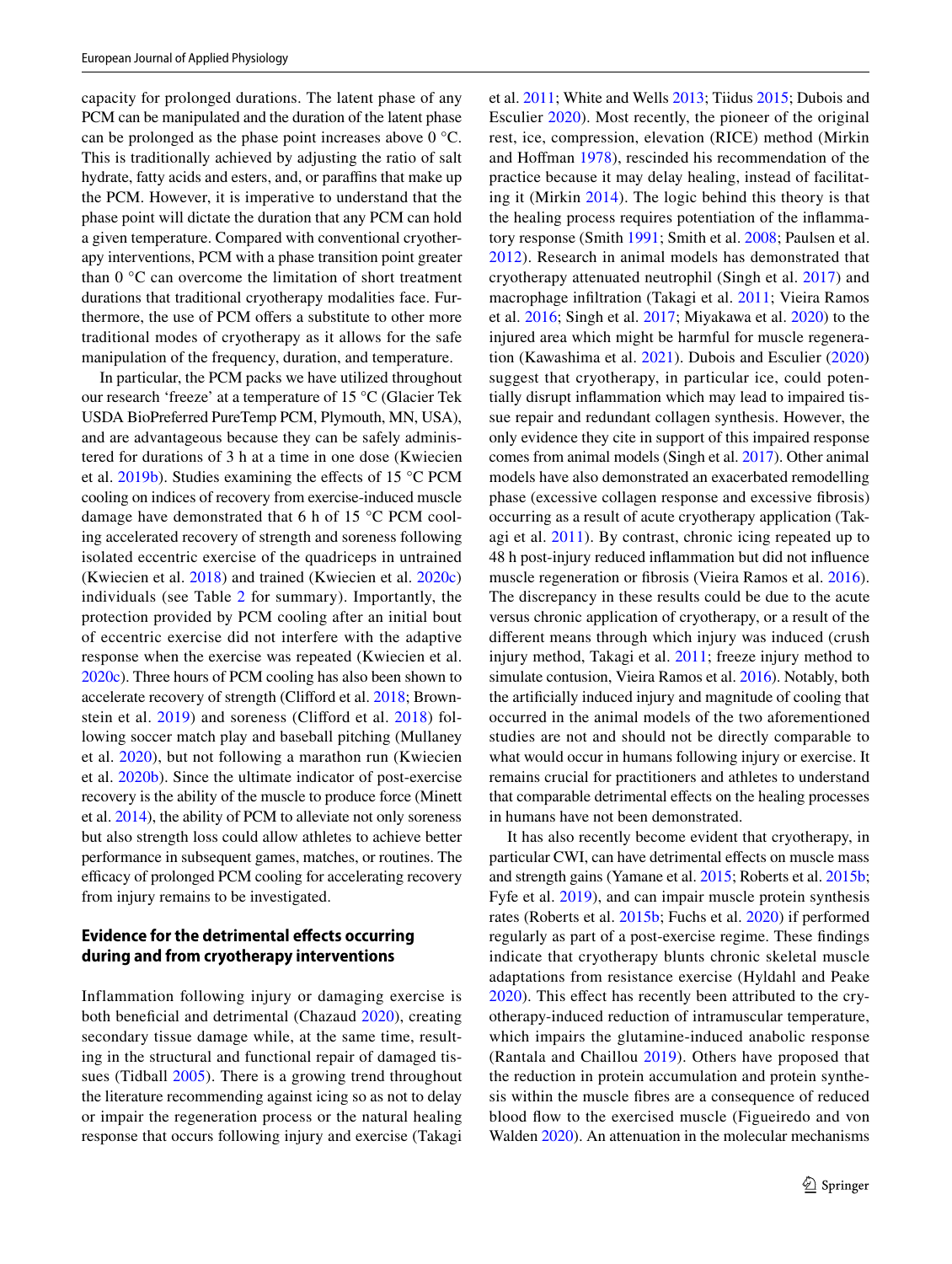regulating resistance training adaptations have also been suggested as one of the proposed mechanisms behind these detrimental effects (Roberts et al. [2015b](#page-16-5); Lindsay et al. [2015,](#page-14-33) [2016;](#page-14-34) Figueiredo et al. [2016;](#page-12-30) Broatch et al. [2018](#page-11-13); Earp et al. [2019](#page-12-31)). Specifically, chronic CWI exposures have been shown to efect long-term adaptation to training by suppressing the cellular signalling required for adaptation (Lindsay et al. [2016](#page-14-34)) and activation and deregulation of the infammatory process (Lindsay et al. [2015](#page-14-33)).

While the evidence continues to support the detrimental efects from cryotherapy on chronic adaptation, acute use of cryotherapy (PCM) for 6 consecutive hours did not blunt the naturally occurring adaptive mechanism known as the repeated bout effect (Kwiecien et al. [2020c\)](#page-14-31). Deyhle et al. [\(2016\)](#page-12-32) recently demonstrated that an initial bout of eccentric exercise resulted in little change to intramuscular markers of infammation, a second bout, resulted in marked increases in multiple proinfammatory cytokines and signifcant macrophage and T-cell infltration. Given this, and since an enhanced and more targeted acute infammatory response may actually help speed recovery of muscle after repeated bouts of exercise (Hyldahl et al. [2017\)](#page-13-36), it is possible that cryotherapy only blunts the infammatory response when used following chronic exercise, but not following a single bout of exercise. These fndings ultimately suggest that chronic, repeated use of CWI attenuates recovery following traditional resistance training but a single PCM cooling treatment following one exercise bout does not compromise the adaptation that provides protection from damage after a repeated bout of eccentric exercise (the repeated bout effect). Whether or not this effect is related to the amount of area exposed to the cryotherapy stimulus (whole body versus local cooling) remains to be elucidated.

Any detrimental effects from cryotherapy that occur following resistance exercise can be easily avoided if cryotherapy is not implemented during the training or pre-season phase of an athlete season. In fact, cryotherapy should be primarily adopted by athletes during the regular season when anabolic training adaptations are not being induced and the goal of in-season management of the athlete is to facilitate recovery and avoid catabolism following particularly strenuous bouts of exercise. During the in-season or competition scenarios, athletes commonly participate in multiple exercise sessions within a condensed window, often within 24 h. In the event of multiple games occurring within short periods of each other, or an evening game followed by a morning practice, accelerating recovery is a priority over muscle adaptation. The benefts of PCM for providing acute recovery of strength loss might increase an athlete's

total time training or the overall training load in subsequent sessions during intense athlete schedules. Additionally, cryotherapy may be employed at the beginning of pre-season following an initial exercise bout to blunt the damage response to an aggressive return to activity in deconditioned athletes (Kwiecien et al. [2020b](#page-14-32)). Thereafter it should be removed to optimize pre-season training adaptations until the athlete enters the regular season.

# **Conclusion**

Traditional cryotherapy modalities have generally been shown to provide pain relief when applied following soft tissue injury and to reduce soreness when applied after damaging exercise. The effects on functional recovery and other measures of injury or muscle damage have been mixed. Although cryotherapy remains a widely accepted recovery strategy, and although a plethora of research exists on its use, the current best available evidence is often misunderstood or misconstrued. This has resulted in the end user (clinician, practitioner, and/or athlete) potentially believing in the myths as opposed to understanding the facts surrounding cryotherapy and its application (Table [3](#page-10-0)). Ultimately, the efficacy of any particular cryotherapy intervention is dependent on the timing and duration of the intervention. The primary goal of cryotherapy should be to maintain a reduction in intramuscular temperature for as long as possible in the immediate stages following both injury and exercise to hinder the proliferation of secondary damage. It is quite possible that cryotherapy's potential benefts have been limited by the short duration of application with traditional cryotherapy modalities. However, repeated or prolonged cryotherapy is often impractical, may be poorly tolerated, and can pose safety concerns. In this regard, recent studies showing no adverse events indicate that prolonged cooling with PCM may be a safe and practical alternative to traditional short duration cryotherapy modalities. Nevertheless, cryotherapy in any form should not be employed routinely during normal training as it can hinder training adaptations. On the other hand, cryotherapy can and should be implemented as a recovery modality when there is inadequate time for recovery to occur naturally and when subsequent performance could be impaired. Finally, it is noteworthy that while cryotherapy is often applied with the goal of reducing local metabolism and the infammatory response, there is insufficient supporting evidence for such an effect to occur in humans.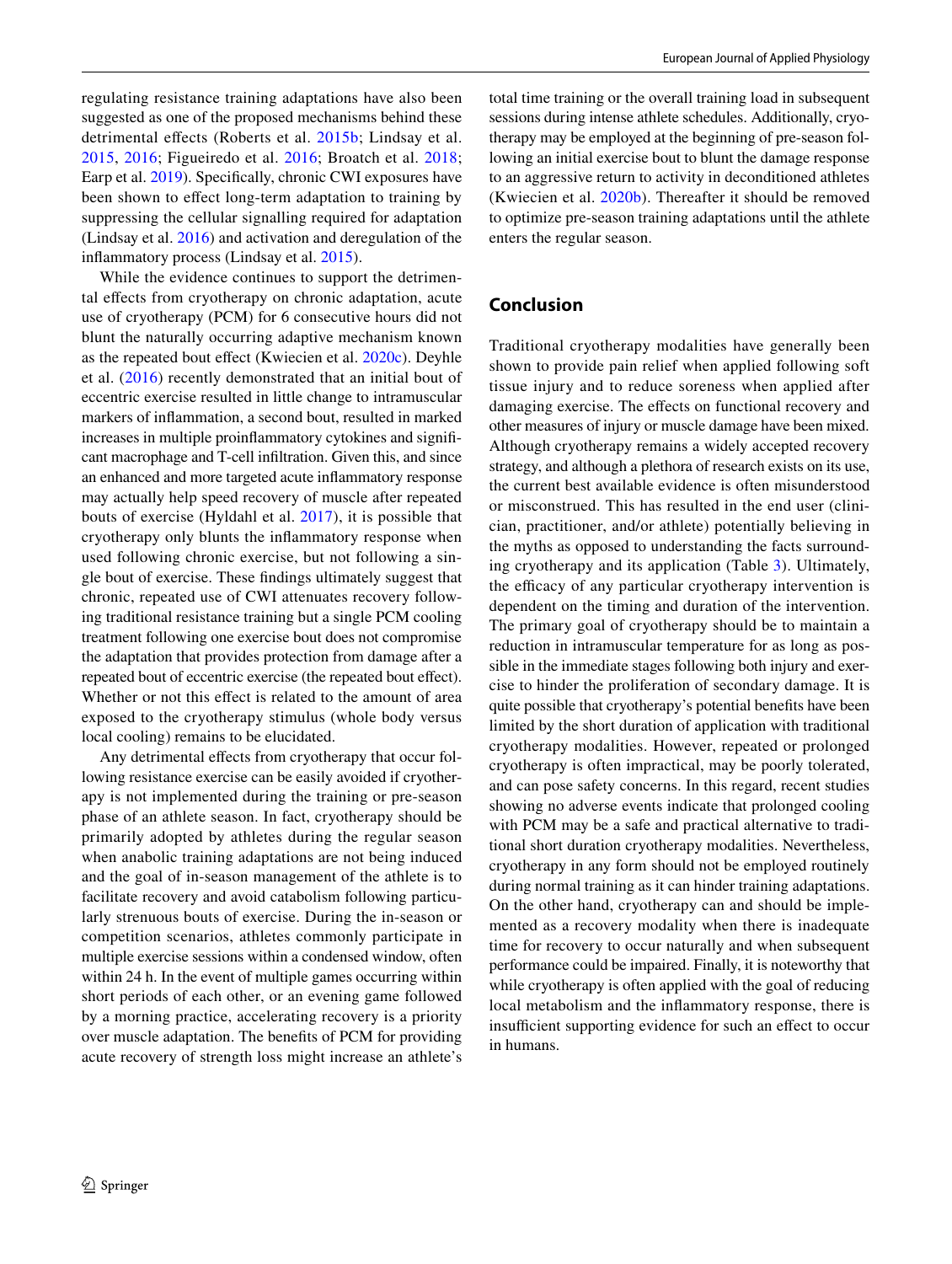**Table 3** Hot myths and cold truths about cryotherapy application for injury and exercise recovery

| Myth                                                                                                                       | Truth                                                                                                                                                                                                                    | Explanation                                                                                                                                                                                                                                                                                                                                                                                  | Recommendations                                                                                                                                                                                                                                                                                                                                                                       |
|----------------------------------------------------------------------------------------------------------------------------|--------------------------------------------------------------------------------------------------------------------------------------------------------------------------------------------------------------------------|----------------------------------------------------------------------------------------------------------------------------------------------------------------------------------------------------------------------------------------------------------------------------------------------------------------------------------------------------------------------------------------------|---------------------------------------------------------------------------------------------------------------------------------------------------------------------------------------------------------------------------------------------------------------------------------------------------------------------------------------------------------------------------------------|
| Cryotherapy should be applied over the subsequent<br>days following injury or exercise                                     | The timing of cryotherapy application should be<br>as soon as possible following the initial damage<br>response, and in particular concentrating on<br>application within the first 24 h following injury<br>or exercise | The application of cryotherapy immediately after<br>exercise or injury might be advantageous in<br>diminishing the proliferation of the initial tissue<br>disruption. Application on subsequent days would<br>be pointless for this purpose since further tissue<br>disruption will have already occurred                                                                                    | Apply cryotherapy immediately following injury or<br>exercise. Repeat (traditional cryotherapy modalities)<br>or prolonged (PCM) applications are indicated up<br>to $\sim$ 12 h post injury or exercise. Applications at<br>$24 +$ hours post will have no effect on mitigating the<br>secondary damage response but might provide acute<br>pain relief through the analgesic effect |
| Cryotherapy is used to reduce inflammation and<br>tissue metabolism                                                        | The point of cryotherapy is to reduce the prolifera-<br>tion of the secondary damage response that occurs<br>following injury or exercise                                                                                | Reductions in inflammation and metabolism have<br>only been demonstrated in animal models. The<br>purpose of cryotherapy in humans should be to<br>blunt the proliferation of secondary damage fol-<br>lowing injury and exercise                                                                                                                                                            | By maintaining a reduction in tissue temperature<br>during the period of secondary damage, it is pos-<br>sible that inflammation and metabolism could be<br>reduced. However, this has not been demonstrated<br>in humans                                                                                                                                                             |
| The effectiveness of cryotherapy as a recovery<br>modality is primarily dependent upon its ability to<br>reduce blood flow | The physiological changes that occur following<br>cryotherapy are dependent on the magnitude of<br>muscle cooling                                                                                                        | It has been established that the effectiveness of<br>cryotherapy as a recovery modality is primar-<br>ily dependent upon its ability to reduce muscle<br>temperature, not muscle blood flow                                                                                                                                                                                                  | Prolong the duration of cooling either by administer-<br>ing repeat application of traditional cryotherapy<br>modalities (employing safe practices for avoiding<br>cold injury) or apply PCM following an initial<br>traditional cryotherapy application to maintain the<br>reduction in muscle temperature                                                                           |
| A cryotherapy-induced reduction in skin tem-<br>perature is strongly correlated to intramuscular<br>temperature reductions | Skin temperature is a poor predictor of deep tissue<br>temperature                                                                                                                                                       | Changes in intramuscular temperature are not<br>strongly related to changes in skin temperature.<br>Skin and superficial tissues reach significantly<br>lower temperatures than the deep muscle during<br>cryotherapy application                                                                                                                                                            | In order for cryotherapy to effectively accelerate<br>recovery following either injury or exercise, heat<br>removal must occur within the target muscle and not<br>just at the overlying skin. This can only be achieved<br>either by 1) repeating application of traditional<br>cryotherapy modalities or 2) applying PCM for<br>prolonged periods                                   |
| Icing after injury inhibits the naturally occurring<br>repair response                                                     | Inhibition of the repair process, by way of excess<br>collagen formation and impaired inflammatory<br>response, has only been demonstrated in animal<br>models                                                           | It is possible that this effect seen in animal models is<br>a result of extreme reductions in tissue tempera-<br>ture that are simply not reached in humans from<br>the same cooling stimulus                                                                                                                                                                                                | Continue icing immediately following injury and<br>repeat liberally as tolerated within first 12 h                                                                                                                                                                                                                                                                                    |
| Cryotherapy blunts skeletal muscle adaptation fol-<br>lowing exercise                                                      | CWI can have detrimental effects on anabolic<br>processes if performed regularly as after resistance<br>training sessions                                                                                                | When performed regularly, CWI impairs the<br>glutamine-induced anabolic response, reduces<br>protein accumulation and protein synthesis within<br>the muscle fibres, attenuates the molecular mecha-<br>nisms regulating resistance training adaptations<br>by suppressing the cellular signalling required for<br>adaptation and activation and deregulation of the<br>inflammatory process | Cryotherapy can be used to accelerate recovery and<br>maintain performance between exercise bouts where<br>there is insufficient recovery time. Cryotherapy is<br>not indicated as part of a post-exercise regimen dur-<br>ing routine training with adequate recovery between<br>sessions                                                                                            |

<span id="page-10-0"></span>*CWI* cold water immersion, *PCM* phase change material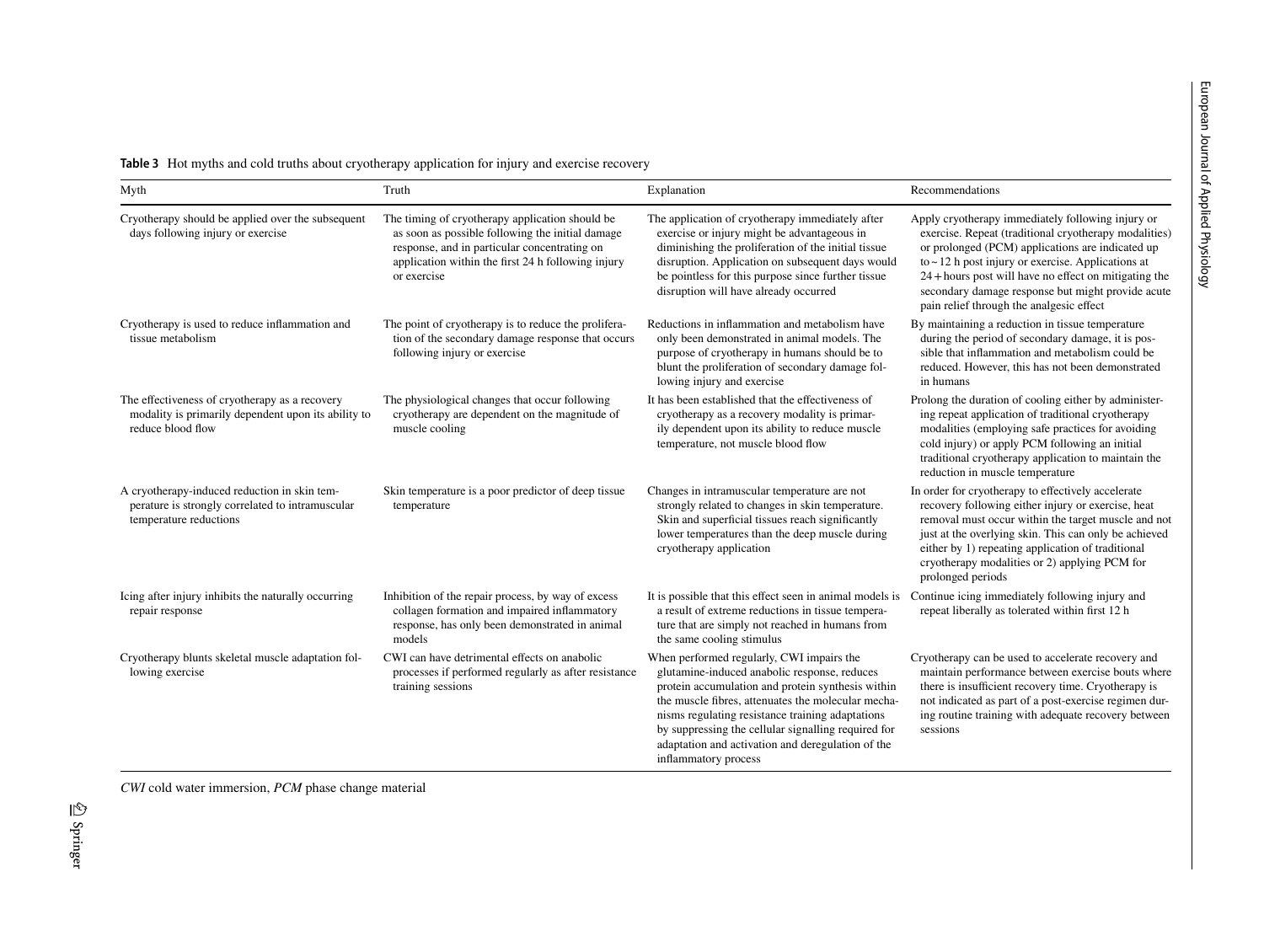**Funding** The authors did not receive support from any organization for the submitted work.

# **Declarations**

**Conflict of interest** The authors have no conficts of interest to declare that are relevant to the content of this article.

# **References**

- <span id="page-11-2"></span>Abrams G (1997) Response of the body to injury: infammation and repair. In: pathophysiology: clinical concepts of disease processes. (5th ed), 38–58
- <span id="page-11-21"></span>Algafy AA, George KP, Herrington L (2007) The efect of cryotherapy on nerve conduction velocity, pain threshold and pain tolerance \* commentary. Br J Sports Med 41(6):365–369. [https://doi.org/](https://doi.org/10.1136/bjsm.2006.031237) [10.1136/bjsm.2006.031237](https://doi.org/10.1136/bjsm.2006.031237)
- <span id="page-11-16"></span>Amon M, Menger MD, Vollmar B (2003) Heme oxygenase and nitric oxide synthase mediate cooling-associated protection against TNF-α-induced microcirculatory dysfunction and apoptotic cell death. FASEB J 17(2):175–185. [https://doi.org/10.1096/f.02-](https://doi.org/10.1096/fj.02-0368com) [0368com](https://doi.org/10.1096/fj.02-0368com)
- <span id="page-11-0"></span>Armstrong RB (1990) Initial events in exercise-induced muscular injury. Med Sci Sports Exerc 22(4):429–435
- <span id="page-11-1"></span>Armstrong RB, Warren GL, Warren JA (1991) Mechanisms of exercise-induced muscle fbre injury. Sports Med 12(3):184–207
- <span id="page-11-27"></span>Bailey DM, Erith SJ, Griffin PJ, Dowson A, Brewer DS, Gant N, Williams C (2007) Infuence of cold-water immersion on indices of muscle damage following prolonged intermittent shuttle running. J Sports Sci 25(11):1163–1170. [https://doi.org/10.1080/02640](https://doi.org/10.1080/02640410600982659) [410600982659](https://doi.org/10.1080/02640410600982659)
- <span id="page-11-24"></span>Banf G, Melegati G, Barassi A, Dogliotti G, Melzi d'Eril G, Dugué B, Corsi MM (2009) Effects of whole-body cryotherapy on serum mediators of infammation and serum muscle enzymes in athletes. J Therm Biol 34(2):55–59. [https://doi.org/10.1016/j.jther](https://doi.org/10.1016/j.jtherbio.2008.10.003) [bio.2008.10.003](https://doi.org/10.1016/j.jtherbio.2008.10.003)
- <span id="page-11-22"></span>Banf G, Lombardi G, Colombini A, Melegati G (2010) Whole-body cryotherapy in athletes. Sports Med 40(6):509–517. [https://doi.](https://doi.org/10.2165/11531940-000000000-00000) [org/10.2165/11531940-000000000-00000](https://doi.org/10.2165/11531940-000000000-00000)
- <span id="page-11-4"></span>Barnes L (1979) Cryotherapy—putting injury on ice. Phys Sports Med 7(6):130–136.<https://doi.org/10.1080/00913847.1979.11710883>
- <span id="page-11-20"></span>Beiner JM, Jokl P (2001) Muscle contusion injuries: current treatment options. JAAOS 9(4):227–237
- <span id="page-11-8"></span>Bishop PA, Jones E, Woods AK (2008) Recovery from training: a brief review. J Strength Cond Res 22(3):1015–1024. [https://doi.org/10.](https://doi.org/10.1519/jsc.0b013e31816eb518) [1519/jsc.0b013e31816eb518](https://doi.org/10.1519/jsc.0b013e31816eb518)
- <span id="page-11-7"></span>Bleakley CM, Davison G (2010a) Management of acute soft tissue injury using protection rest ice compression and elevation: recommendations from the Association of Chartered Physiotherapists in Sports and Exercise Medicine (ACPSM) [Executive Summary]. Association of Chartered Physiotherapists in Sports and Exercise Medicine, pp 1–24
- <span id="page-11-14"></span>Bleakley CM, Davison GW (2010b) Cryotherapy and infammation: evidence beyond the cardinal signs. Phys Ther Rev 15(6):430– 435. <https://doi.org/10.1179/1743288X10Y.0000000014>
- <span id="page-11-15"></span>Bleakley CM, Hopkins JT (2010) Is it possible to achieve optimal levels of tissue cooling in cryotherapy? Phys Ther Rev 15(4):344–350. <https://doi.org/10.1179/174328810x12786297204873>
- <span id="page-11-5"></span>Bleakley CM, McDonough S, MacAuley D (2004) The use of ice in the treatment of acute soft-tissue injury. Am J Sports Med 32(1):251–261.<https://doi.org/10.1177/0363546503260757>
- <span id="page-11-11"></span>Bleakley CM, McDonough S, Gardner E, Hopkins JT, Glasgow P, Davison GW, Baxter GD, Hopkins JT, Davison GW (2010) Cold-water immersion (cryotherapy) for preventing and treating muscle soreness after exercise. Cochrane Database Syst Rev.<https://doi.org/10.1002/14651858.cd008262>
- <span id="page-11-9"></span>Bleakley CM, Glasgow P, MacAuley DC (2012a) PRICE needs updating, should we call the POLICE. Br J Sports Med 46(4):220–221.<https://doi.org/10.1136/bjsports-2011-090297>
- <span id="page-11-3"></span>Bleakley CM, Glasgow P, Webb MJ (2012b) Cooling an acute muscle injury: can basic scientifc theory translate into the clinical setting? Br J Sports Med 46(4):296–298. [https://doi.org/10.](https://doi.org/10.1136/bjsm.2011.086116) [1136/bjsm.2011.086116](https://doi.org/10.1136/bjsm.2011.086116)
- <span id="page-11-23"></span>Bleakley CM, Bieuzen F, Davison GW, Costello JT (2014) Wholebody cryotherapy: empirical evidence and theoretical perspectives. Open Access J Sports Med 5:25–36. [https://doi.org/10.](https://doi.org/10.2147/OAJSM.S41655) [2147/OAJSM.S41655](https://doi.org/10.2147/OAJSM.S41655)
- <span id="page-11-10"></span>Block J (2010) Cold and compression in the management of musculoskeletal injuries and orthopedic operative procedures: a narrative review. Open Access J Sports Med 1:105. [https://doi.](https://doi.org/10.2147/oajsm.s11102) [org/10.2147/oajsm.s11102](https://doi.org/10.2147/oajsm.s11102)
- <span id="page-11-17"></span>Blondin DP, Labbé SM, Phoenix S, Guérin B, Turcotte EE, Richard D, Carpentier AC, Haman F (2015) Contributions of white and brown adipose tissues and skeletal muscles to acute cold-induced metabolic responses in healthy men. J Physiol 593(3):701–714
- <span id="page-11-12"></span>Bongers CCWG, Hopman MTE, Eijsvogels TMH (2017) Cooling interventions for athletes: an overview of efectiveness, physiological mechanisms, and practical considerations. Temperature 4(1):60–78
- <span id="page-11-13"></span>Broatch JR, Petersen A, Bishop DJ (2018) The infuence of postexercise cold-water immersion on adaptive responses to exercise: a review of the literature. Sports Med 48(6):1369–1387. <https://doi.org/10.1007/s40279-018-0910-8>
- <span id="page-11-25"></span>Broatch JR, Poignard M, Hausswirth C, Bishop DJ, Bieuzen F (2019) Whole-body cryotherapy does not augment adaptations to high-intensity interval training. Sci Rep 9(1):1–11. [https://](https://doi.org/10.1038/s41598-019-48518-1) [doi.org/10.1038/s41598-019-48518-1](https://doi.org/10.1038/s41598-019-48518-1)
- <span id="page-11-26"></span>Brophy-Williams N, Landers G, Wallman K (2011) Efect of immediate and delayed cold water immersion after a high intensity exercise session on subsequent run performance. J Sports Sci Med 10(4):665–670
- <span id="page-11-19"></span>Brown WC, Hahn DB (2009) Frostbite of the feet after cryotherapy: a report of two cases. J Foot Ankle Surg 48(5):577–580
- <span id="page-11-28"></span>Brownstein CG, Ansdell P, Škarabot J, McHugh MP, Howatson G, Goodall S, Thomas K (2019) The effect of phase change material on recovery of neuromuscular function following competitive soccer match-play. Front Physiol. [https://doi.org/10.3389/](https://doi.org/10.3389/fphys.2019.00647) [fphys.2019.00647](https://doi.org/10.3389/fphys.2019.00647)
- <span id="page-11-6"></span>Carvalho N, Puntel G, Correa P, Gubert P, Amaral G, Morais J, Royes L, da Rocha J, Soares F (2010) Protective efects of therapeutic cold and heat against the oxidative damage induced by a muscle strain injury in rats. J Sports Sci 28(9):923–935. <https://doi.org/10.1080/02640414.2010.481722>
- <span id="page-11-29"></span>Chazaud B (2020) Infammation and skeletal muscle regeneration: leave it to the macrophages! Trends Immunol 41(6):481–492. <https://doi.org/10.1016/j.it.2020.04.006>
- <span id="page-11-18"></span>Chesterton LS, Foster NE, Ross L (2002) Skin temperature response to cryotherapy. Arch Phys Med Rehabil 83(4):543–549. [https://](https://doi.org/10.1053/apmr.2002.30926) [doi.org/10.1053/apmr.2002.30926](https://doi.org/10.1053/apmr.2002.30926)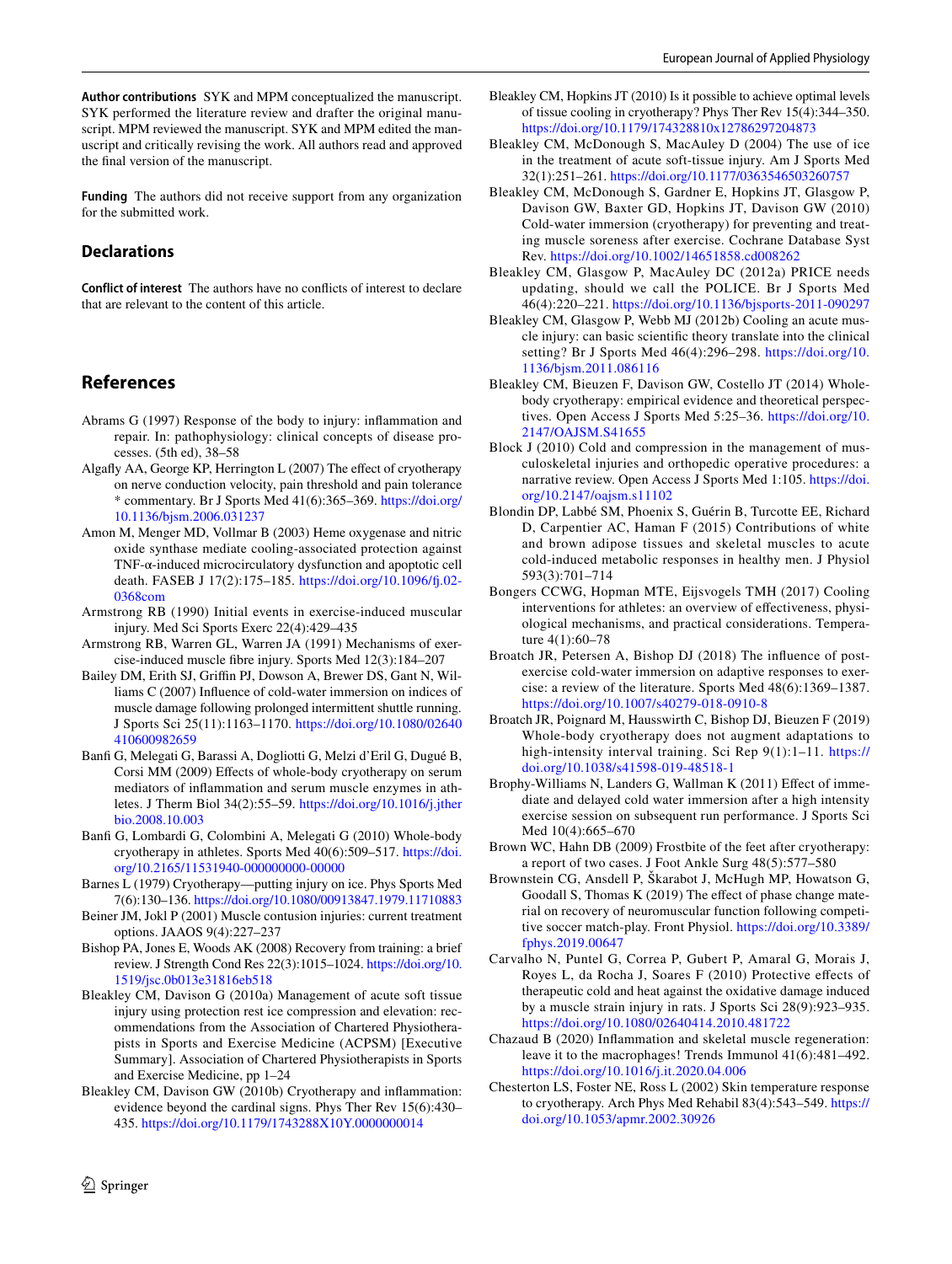- <span id="page-12-20"></span>Chleboun GS, Howell JN, Baker HL, Ballard TN, Graham JL, Hallman HL, Perkins LE, Schauss JH, Conatser RR (1995) Intermittent pneumatic compression efect on eccentric exerciseinduced swelling, stifness, and strength loss. Arch Phys Med Rehabil 76(8):744–749
- <span id="page-12-16"></span>Choo HC, Nosaka K, Peifer JJ, Ihsan M, Yeo CC, Abbiss CR (2018) Peripheral blood fow changes in response to postexercise cold water immersion. Clin Physiol Funct Imaging 38(1):46–55
- <span id="page-12-7"></span>Ciolek JJ (1985) Cryotherapy. Review of physiological efects and clinical application. Clevel Clin Quart 52(2):193–201. [https://](https://doi.org/10.3949/ccjm.52.2.193) [doi.org/10.3949/ccjm.52.2.193](https://doi.org/10.3949/ccjm.52.2.193)
- <span id="page-12-27"></span>Cliford T, Abbott W, Kwiecien SY, Howatson G, McHugh MP (2018) Cryotherapy reinvented: application of phase change material for recovery in elite soccer. Int J Sports Physiol Perform. [https://doi.](https://doi.org/10.1123/ijspp.2017-0334) [org/10.1123/ijspp.2017-0334](https://doi.org/10.1123/ijspp.2017-0334)
- <span id="page-12-2"></span>Collins NC (2008) Is ice right? Does cryotherapy improve outcome for acute soft tissue injury? Emerg Med J 25(2):65–68. [https://doi.](https://doi.org/10.1136/emj.2007.051664) [org/10.1136/emj.2007.051664](https://doi.org/10.1136/emj.2007.051664)
- <span id="page-12-26"></span>Corbett J, Barwood MJ, Lunt HC, Milner A, Tipton MJ (2012) Water immersion as a recovery aid from intermittent shuttle running exercise. Eur J Sport Sci 12(6):509–514. [https://doi.org/10.1080/](https://doi.org/10.1080/17461391.2011.570380) [17461391.2011.570380](https://doi.org/10.1080/17461391.2011.570380)
- <span id="page-12-25"></span>Costello JT, Algar LA, Donnelly AE (2011) Efects of whole-body cryotherapy (−110 °C) on proprioception and indices of muscle damage. Scand J Med Sci Sports 22(2):190–198. [https://doi.org/](https://doi.org/10.1111/j.1600-0838.2011.01292.x) [10.1111/j.1600-0838.2011.01292.x](https://doi.org/10.1111/j.1600-0838.2011.01292.x)
- <span id="page-12-19"></span>Costello JT, Culligan K, Selfe J, Donnelly AE (2012) Muscle, skin and core temperature after −110 °C cold air and 8 °C water treatment. PLoS ONE 7(11):e48190. [https://doi.org/10.1371/journal.pone.](https://doi.org/10.1371/journal.pone.0048190) [0048190](https://doi.org/10.1371/journal.pone.0048190)
- <span id="page-12-22"></span>Costello JT, Baker PRA, Minett GM, Bieuzen F, Stewart IB, Bleakley C (2015) Cochrane review: whole-body cryotherapy (extreme cold air exposure) for preventing and treating muscle soreness after exercise in adults. Cochrane Database Syst Rev 9(1):43–44. <https://doi.org/10.1111/jebm.12187>
- <span id="page-12-18"></span>de Estéfani D, Ruschel C, Benincá IL, dos Santos Haupenthal DP, de Avelar NCP, Haupenthal A (2019) Volume of water added to crushed ice affects the efficacy of cryotherapy: a randomised, single-blind, crossover trial. Physiotherapy. [https://doi.org/10.](https://doi.org/10.1016/j.physio.2019.12.005) [1016/j.physio.2019.12.005](https://doi.org/10.1016/j.physio.2019.12.005)
- <span id="page-12-12"></span>Deal DN, Tipton J, Rosencrance E, Curl WW, Smith TL (2002) Ice reduces edema: a study of microvascular permeability in rats. J Bone Joint Surg 84(9):1573–1578
- <span id="page-12-21"></span>Dervin GF, Taylor DE, Keene GCR (1998) Effects of cold and compression dressings on early postoperative outcomes for the arthroscopic anterior cruciate ligament reconstruction patient. J Orthop Sports Phys Ther 27(6):403–406. [https://doi.org/10.](https://doi.org/10.2519/jospt.1998.27.6.403) [2519/jospt.1998.27.6.403](https://doi.org/10.2519/jospt.1998.27.6.403)
- <span id="page-12-32"></span>Deyhle MR, Gier AM, Evens KC, Eggett DL, Nelson WB, Parcell AC, Hyldahl RD (2016) Skeletal muscle infammation following repeated bouts of lengthening contractions in humans. Front Physiol 6:424. <https://doi.org/10.3389/fphys.2015.00424>
- <span id="page-12-11"></span>Dolan MG, Thornton RM, Fish DR, Mendel FC (1997) Effects of cold water immersion on edema formation after blunt injury to the hind limbs of rats. J Athl Train 32(3):233–237
- <span id="page-12-4"></span>Dubois B, Esculier JF (2020) Soft-tissue injuries simple need peace and love. Br J Sports Med 54(2):3–5. [https://doi.org/10.1136/](https://doi.org/10.1136/bjsports-2019-101253) [bjsports-2019-101253](https://doi.org/10.1136/bjsports-2019-101253)
- <span id="page-12-3"></span>Dupuy O, Douzi W, Theurot D, Bosquet L, Dugué B (2018) An evidence-based approach for choosing post-exercise recovery techniques to reduce markers of muscle damage, soreness, fatigue, and infammation: a systematic review with meta-analysis. Front Physiol.<https://doi.org/10.3389/fphys.2018.00403>
- <span id="page-12-1"></span>Dykstra JH, Hill HM, Miller MG, Cheatham CC, Michael TJ, Baker RJ (2009) Comparisons of cubed ice, crushed ice, and wetted

ice on intramuscular and surface temperature changes. J Athl Train 44(2):136–141

- <span id="page-12-31"></span>Earp JE, Hatfeld DL, Sherman A, Lee EC, Kraemer WJ (2019) Coldwater immersion blunts and delays increases in circulating testosterone and cytokines post-resistance exercise. Eur J Appl Physiol 119(8):1901–1907. <https://doi.org/10.1007/s00421-019-04178-7>
- <span id="page-12-5"></span>Enoka RM (1996) Eccentric contractions require unique activation strategies by the nervous system. J Appl Physiol 81(6):2339–2346
- <span id="page-12-0"></span>Enwemeka CS, Allen C, Avila P, Bina J, Konrade J, Munns S (2002) Soft tissue thermodynamics before, during, and after cold pack therapy. Med Sci Sports Exerc 34(1):45–50. [https://doi.org/10.](https://doi.org/10.1097/00005768-200201000-00008) [1097/00005768-200201000-00008](https://doi.org/10.1097/00005768-200201000-00008)
- <span id="page-12-8"></span>Eston R, Peters D (1999) Efects of cold water immersion on the symptoms of exercise-induced muscle damage. J Sports Sci 17(3):231–238. <https://doi.org/10.1080/026404199366136>
- <span id="page-12-13"></span>Faber JE (1988) Effect of local tissue cooling on microvascular smooth muscle and postjunctional alpha 2-adrenoceptors. Am J Physiol Heart Circulatory Physiol 255(1):H121–H130
- <span id="page-12-24"></span>Ferreira-Junior JB, Bottaro M, Vieira A, Siqueira AF, Vieira CA, Durigan JLQ, Cadore EL, Coelho LGM, Simões HG, Bemben MG (2015) One session of partial-body cryotherapy (−110 °C) improves muscle damage recovery. Scand J Med Sci Sports 25(5):e524-530.<https://doi.org/10.1111/sms.12353>
- <span id="page-12-29"></span>Figueiredo VC, von Walden F (2020) Freezing translation at multiple levels one session at a time. J Physiol 598(8):1441–1442
- <span id="page-12-30"></span>Figueiredo VC, Roberts LA, Markworth JF, Barnett MPG, Coombes JS, Raastad T, Peake JM, Cameron-Smith D (2016) Impact of resistance exercise on ribosome biogenesis is acutely regulated by post-exercise recovery strategies. Physiol Rep 4(2):e12670. <https://doi.org/10.14814/phy2.12670>
- <span id="page-12-15"></span>Fiscus KA, Kaminski TW, Powers ME (2005) Changes in lower-leg blood fow during warm, cold, and contrast-water therapy. Arch Phys Med Rehabil 86(7):1404–1410. [https://doi.org/10.1016/j.](https://doi.org/10.1016/j.apmr.2004.11.046) [apmr.2004.11.046](https://doi.org/10.1016/j.apmr.2004.11.046)
- <span id="page-12-23"></span>Fonda B, Sarabon N (2013) Effects of whole-body cryotherapy on recovery after hamstring damaging exercise: a crossover study. Scand J Med Sci Sports.<https://doi.org/10.1111/sms.12074>
- <span id="page-12-14"></span>Fragala MS, Jajtner AR, Townsend JR, Gonzalez AM, Wells AJ, Oliveira LP, Hofman JAYR, Stout JR, Fukuda DH (2015) Leukocyte IGF-1 receptor expression during muscle recovery. Med Sci Sports Exerc 47(1):92–99. [https://doi.org/10.1249/mss.00000](https://doi.org/10.1249/mss.0000000000000392) [00000000392](https://doi.org/10.1249/mss.0000000000000392)
- <span id="page-12-17"></span>Freitag L, Clijsen R, Deforin C, Taube W, Hohenauer E (2021) Intramuscular temperature changes in the quadriceps femoris muscle after post-exercise cold-water immersion (10°C for 10 min): a systematic review with meta-analysis. Front Sports Act Living. <https://doi.org/10.3389/fspor.2021.660092>
- <span id="page-12-28"></span>Fuchs CJ, Kouw IWK, Churchward-Venne TA, Smeets JSJ, Senden JM, van Marken Lichtenbelt WD, Verdijk LB, van Loon LJC (2020) Postexercise cooling impairs muscle protein synthesis rates in recreational athletes. J Physiol 598(4):755–772
- <span id="page-12-9"></span>Fuhrman GJ (1959) Oxygen consumption of animals and tissues as a function of temperature. J Gen Physiol 42(4):715–722. [https://](https://doi.org/10.1085/jgp.42.4.715) [doi.org/10.1085/jgp.42.4.715](https://doi.org/10.1085/jgp.42.4.715)
- <span id="page-12-10"></span>Fuhrman FA, Fuhrman GJ, Farr DA, Fail JH (1961) Relationship between tissue respiration and total metabolic rate in hypo and normothermic rats. Am J Physiol Legacy Content 201(2):231– 234. <https://doi.org/10.1152/ajplegacy.1961.201.2.231>
- <span id="page-12-6"></span>Fyfe JJ, Broatch JR, Trewin AJ, Hanson ED, Argus CK, Garnham AP, Halson SL, Polman RC, Bishop DJ, Petersen AC (2019) Cold water immersion attenuates anabolic signalling and skeletal muscle fber hypertrophy, but not strength gain, following wholebody resistance training. J Appl Physiol. [https://doi.org/10.1152/](https://doi.org/10.1152/japplphysiol.00127.2019) [japplphysiol.00127.2019](https://doi.org/10.1152/japplphysiol.00127.2019)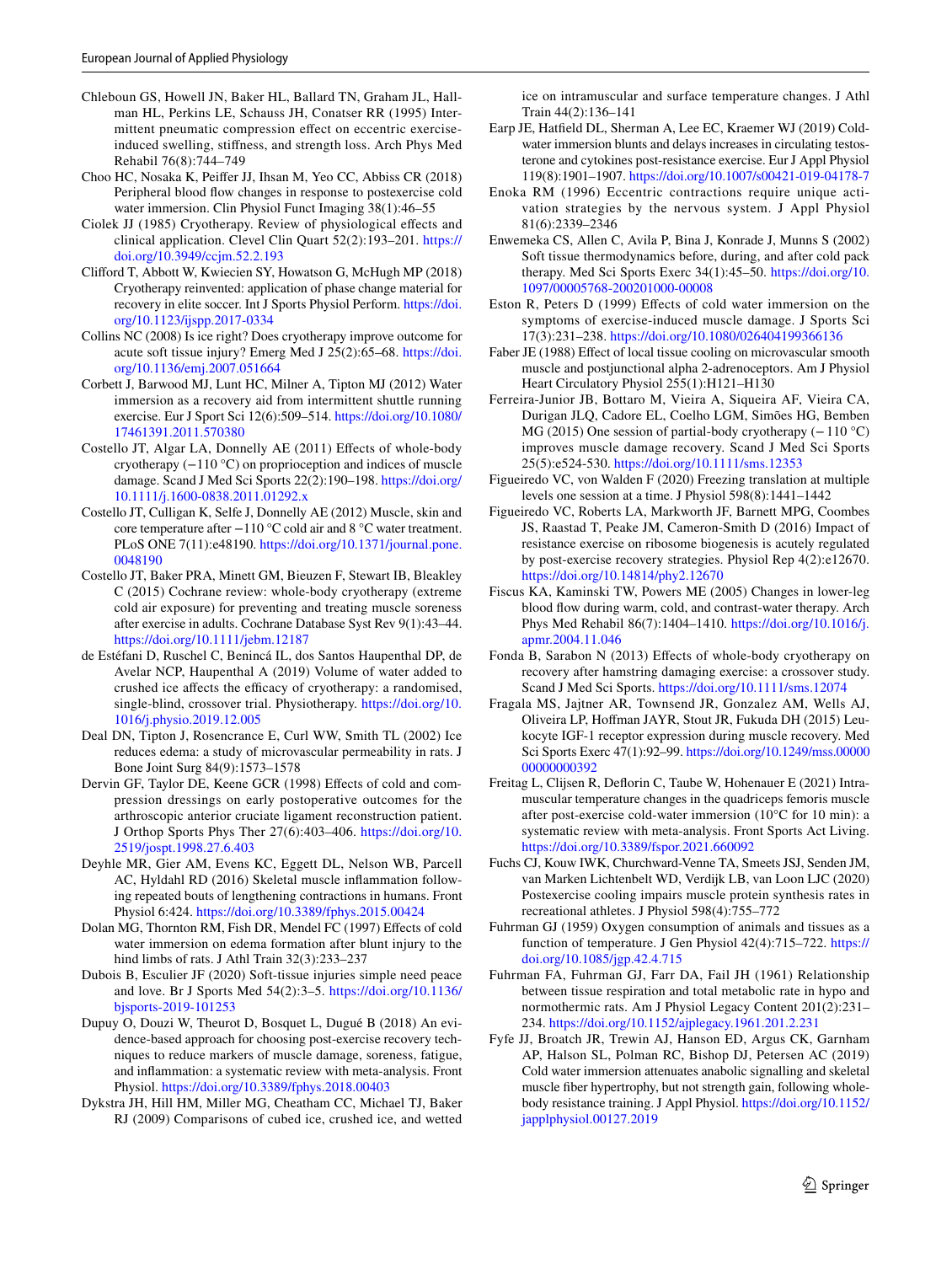- <span id="page-13-27"></span>Gage AA (1979) Cryo corner: what temperature is lethal for cells? J Dermatol Surg Oncol 5(6):459–464. [https://doi.org/10.1111/j.](https://doi.org/10.1111/j.1524-4725.1979.tb00695.x) [1524-4725.1979.tb00695.x](https://doi.org/10.1111/j.1524-4725.1979.tb00695.x)
- <span id="page-13-34"></span>Garcia C, da Mota G, Marocolo M (2016) Cold water immersion is acutely detrimental but increases performance post-12 h in rugby players. Int J Sports Med 37(08):619–624. [https://doi.](https://doi.org/10.1055/s-0035-1565200) [org/10.1055/s-0035-1565200](https://doi.org/10.1055/s-0035-1565200)
- <span id="page-13-10"></span>Gillette CM, Merrick MA (2018) The effect of elevation on intramuscular tissue temperatures. J Sport Rehabil 27(6):526–529. <https://doi.org/10.1123/jsr.2016-0239>
- <span id="page-13-19"></span>Gonzalez AM, Stout JR, Jajtner AR, Townsend JR, Wells AJ, Beyer KS, Boone CH, Pruna GJ, Mangine GT, Scanlon TM, Bohner JD, Oliveira LP, Fragala MS, Hofman JR (2014) Efects of β-hydroxy-β-methylbutyrate free acid and cold water immersion on post-exercise markers of muscle damage. Amino Acids 46(6):1501–1511. <https://doi.org/10.1007/s00726-014-1722-2>
- <span id="page-13-0"></span>Grant AE (1964) Massage with ice (cryokinetics) in the treatment of painful conditions of the musculoskeletal system. Arch Phys Med Rehabil 45:233–238
- <span id="page-13-15"></span>Greenfeld A (1963) The circulation through the skin. Circulation 2:1325–1351
- <span id="page-13-21"></span>Gregson W, Black MA, Jones H, Milson J, Morton J, Dawson B, Atkinson G, Green DJ (2011) Infuence of cold water immersion on limb and cutaneous blood fow at rest. Am J Sports Med 39(6):1316–1323.<https://doi.org/10.1177/0363546510395497>
- <span id="page-13-26"></span>Gregson W, Allan R, Holden S, Phibbs P, Doran D, Campbell I, Waldron S, Joo C, Morton J (2013) Postexercise cold-water immersion does not attenuate muscle glycogen resynthesis. Med Sci Sports Exerc 45(6):1174–1181. [https://doi.org/10.1249/MSS.](https://doi.org/10.1249/MSS.0b013e3182814462) [0b013e3182814462](https://doi.org/10.1249/MSS.0b013e3182814462)
- <span id="page-13-17"></span>Guilhem G, Hug F, Couturier A, Regnault S, Bournat L, Filliard J-R, Dorel S (2013) Effects of air-pulsed cryotherapy on neuromuscular recovery subsequent to exercise-induced muscle damage. Am J Sports Med 41(8):1942–1951. [https://doi.org/10.1177/03635](https://doi.org/10.1177/0363546513490648) [46513490648](https://doi.org/10.1177/0363546513490648)
- <span id="page-13-28"></span>Gulick DT, Kimura IF, Sitler M, Paolone A, Kelly JD (1996) Various treatment techniques on signs and symptoms of delayed onset muscle soreness. J Athl Train 31(2):145–152
- <span id="page-13-33"></span>Halson SL, Quod MJ, Martin DT, Gardner AS, Ebert TR, Laursen PB (2008) Physiological responses to cold water immersion following cycling in the heat. Int J Sports Physiol Perform 3(3):331– 346. <https://doi.org/10.1123/ijspp.3.3.331>
- <span id="page-13-35"></span>Hausswirth C, Le Meur Y (2011) Physiological and nutritional aspects of post-exercise recovery. Sports Med 41(10):861–882. [https://](https://doi.org/10.2165/11593180-000000000-00000) [doi.org/10.2165/11593180-000000000-00000](https://doi.org/10.2165/11593180-000000000-00000)
- <span id="page-13-32"></span>Hausswirth C, Louis J, Bieuzen F, Pournot H, Fournier J, Filliard J-R, Brisswalter J (2011) Efects of whole-body cryotherapy vs far-infrared vs passive modalities on recovery from exerciseinduced muscle damage in highly-trained runners. PLoS ONE 6(12):e27749.<https://doi.org/10.1371/journal.pone.0027749>
- <span id="page-13-1"></span>Hayden CA (1964) Cryokinetics in an early treatment program. Phys Ther 44:990–993.<https://doi.org/10.1093/ptj/44.11.990>
- <span id="page-13-14"></span>Ho SS, Illgen RL, Meyer RW, Torok PJ, Cooper MD, Reider B (1995) Comparison of various icing times in decreasing bone metabolism and blood fow in the knee. Am J Sports Med 23(1):74–76. <https://doi.org/10.1177/036354659502300112>
- <span id="page-13-11"></span>Hohenauer E, Taeymans J, Baeyens J-P, Clarys P, Clijsen R (2015) The effect of post-exercise cryotherapy on recovery characteristics: a systematic review and meta-analysis. PLoS ONE 10(9):e0139028. <https://doi.org/10.1371/journal.pone.0139028>
- <span id="page-13-29"></span>Howatson G, Van Someren KA (2003) Ice massage: effects on exercise-induced muscle damage. J Sports Med Phys Fitness 43(4):500–505
- <span id="page-13-7"></span>Howatson G, van Someren KA (2008) The prevention and treatment of exercise-induced muscle damage. Sports Med 38(6):483–503. <https://doi.org/10.2165/00007256-200838060-00004>
- <span id="page-13-30"></span>Howatson G, Gaze D, van Someren KA (2005) The efficacy of ice massage in the treatment of exercise-induced muscle damage. Scand J Med Sci Sports 15(6):416–422. [https://doi.org/10.1111/j.](https://doi.org/10.1111/j.1600-0838.2005.00437.x) [1600-0838.2005.00437.x](https://doi.org/10.1111/j.1600-0838.2005.00437.x)
- <span id="page-13-4"></span>Huard J, Li Y, Fu FH (2002) Muscle injuries and repair: current trends in research. J Bone Joint Surg 84(5):822–832
- <span id="page-13-9"></span>Hubbard TJ, Denegar CR (2004) Does cryotherapy improve outcomes with soft tissue injury? J Athl Train 39(3):278–279
- <span id="page-13-12"></span>Hyldahl RD, Peake JM (2020) Combining cooling or heating applications with exercise training to enhance performance and muscle adaptations. J Appl Physiol 129(2):353–365
- <span id="page-13-36"></span>Hyldahl RD, Chen TC, Nosaka K (2017) Mechanisms and mediators of the skeletal muscle repeated bout efect. Exerc Sport Sci Rev 45(1):24–33.<https://doi.org/10.1249/jes.0000000000000095>
- <span id="page-13-8"></span>Ihsan M, Watson G, Lipski M, Abbiss CR (2013) Infuence of postexercise cooling on muscle oxygenation and blood volume changes. Med Sci Sports Exerc 45(5):876–882. [https://doi.org/10.1249/](https://doi.org/10.1249/mss.0b013e31827e13a2) [mss.0b013e31827e13a2](https://doi.org/10.1249/mss.0b013e31827e13a2)
- <span id="page-13-13"></span>Ihsan M, Watson G, Abbiss CR (2016) What are the physiological mechanisms for post-exercise cold water immersion in the recovery from prolonged endurance and intermittent exercise? Sports Med 46(8):1095–1109. [https://doi.org/10.1007/](https://doi.org/10.1007/s40279-016-0483-3) [s40279-016-0483-3](https://doi.org/10.1007/s40279-016-0483-3)
- <span id="page-13-18"></span>Ingram J, Dawson B, Goodman C, Wallman K, Beilby J (2009) Efect of water immersion methods on post-exercise recovery from simulated team sport exercise. J Sci Med Sport 12(3):417–421. <https://doi.org/10.1016/j.jsams.2007.12.011>
- <span id="page-13-31"></span>Isabell WK, Durrant E, Myrer W, Anderson S (1992) The efects of ice massage, ice massage with exercise, and exercise on the prevention and treatment of delayed onset muscle soreness. J Athl Train 27(3):208–217
- <span id="page-13-20"></span>Jajtner AR, Hofman JR, Gonzalez AM, Worts PR, Fragala MS, Stout JR (2015) Comparison of the effects of electrical stimulation and cold-water immersion on muscle soreness after resistance exercise. J Sport Rehabil 24(2):99–108. [https://doi.org/10.1123/](https://doi.org/10.1123/jsr.2013-0113) [jsr.2013-0113](https://doi.org/10.1123/jsr.2013-0113)
- <span id="page-13-23"></span>Janwantanakul P (2004) Diferent rate of cooling time and magnitude of cooling temperature during ice bag treatment with and without damp towel wrap. Phys Ther Sport 5(3):156–161
- <span id="page-13-24"></span>Janwantanakul P (2009) The efect of quantity of ice and size of contact area on ice pack/skin interface temperature. Physiotherapy 95(2):120–125.<https://doi.org/10.1016/j.physio.2009.01.004>
- <span id="page-13-5"></span>Järvinen TAH, Järvinen TLN, Kääriäinen M, Kalimo H, Järvinen M (2005) Muscle injuries: biology and treatment. Am J Sports Med 33(5):745–764.<https://doi.org/10.1177/0363546505274714>
- <span id="page-13-22"></span>Jutte LS, Merrick MA, Ingersoll CD, Edwards JE (2001) The relationship between intramuscular temperature, skin temperature, and adipose thickness during cryotherapy and rewarming. Arch Phys Med Rehabil 82(6):845–850. [https://doi.org/10.1053/apmr.](https://doi.org/10.1053/apmr.2001.23195) [2001.23195](https://doi.org/10.1053/apmr.2001.23195)
- <span id="page-13-16"></span>Kawashima M, Kawanishi N, Tominaga T, Suzuki K, Miyazaki A, Nagata I, Miyoshi M, Miyakawa M, Sakuraya T, Sonomura T, Arakawa T (2021) Icing after eccentric contraction-induced muscle damage perturbs the disappearance of necrotic muscle fbers and phenotypic dynamics of macrophages in mice. J Appl Physiol.<https://doi.org/10.1152/japplphysiol.01069.2020>
- <span id="page-13-6"></span>Kendall B, Eston R (2002) Exercise-induced muscle damage and the potential protective role of estrogen. Sports Med 32(2):103–123. <https://doi.org/10.2165/00007256-200232020-00003>
- <span id="page-13-25"></span>Kennet J, Hardaker N, Hobbs S, Selfe J (2007) Cooling efficiency of 4 common cryotherapeutic agents. J Athl Train 42(3):343
- <span id="page-13-2"></span>Knight KL (1976) Effects of hypothermia on inflammation and swelling. Athl Train 11:7–10
- <span id="page-13-3"></span>Knight KL (1985) Cryotherapy: theory, technique, and physiology. Chattanooga Corp., Education Division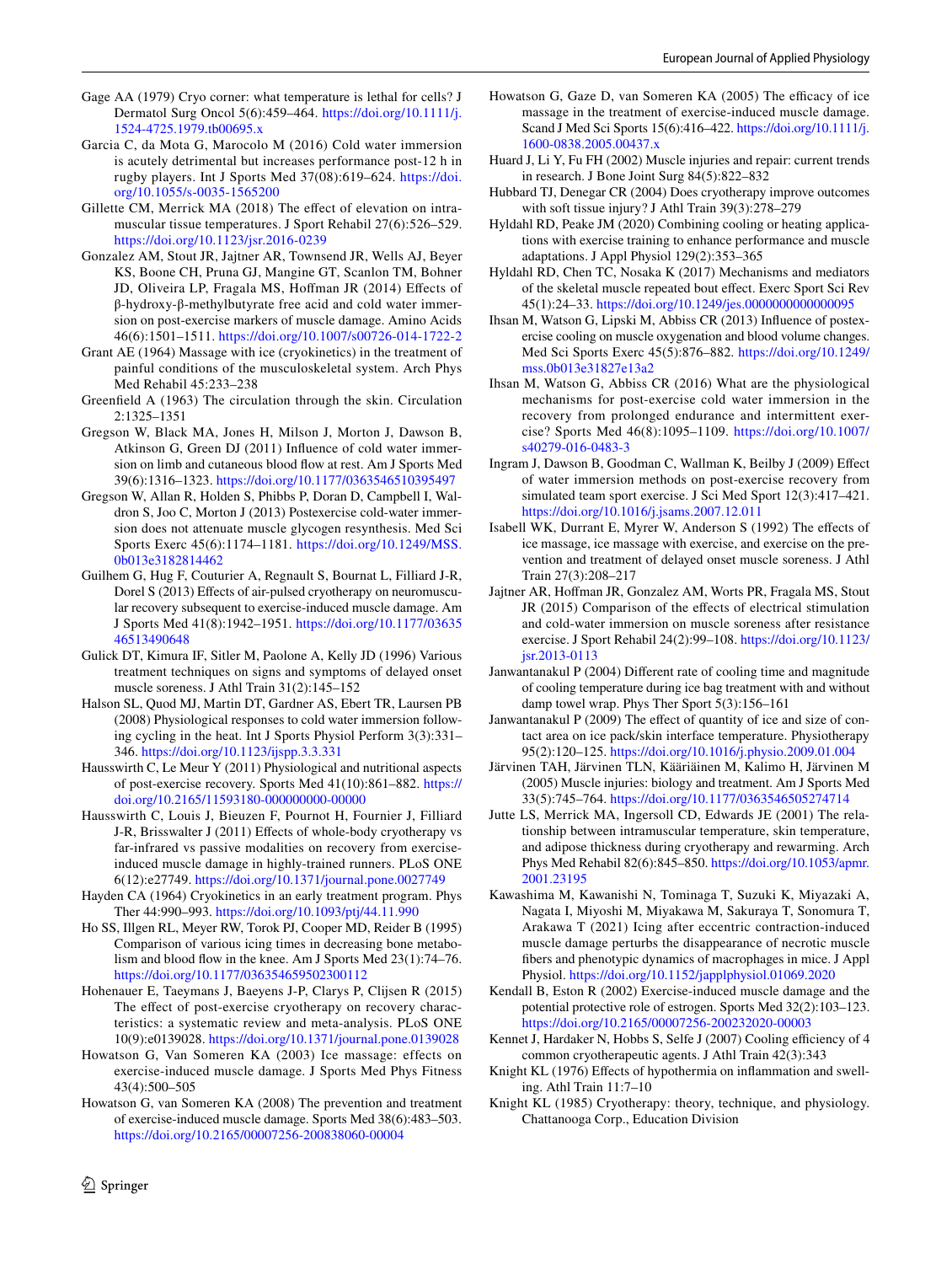- <span id="page-14-0"></span>Knight KL (1995) Cryotherapy in sport injury management. Human Kinetics
- <span id="page-14-1"></span>Knight KL, Brucker JB, Stoneman PD, Rubley MD (2000) Muscle injury management with cryotherapy. Athlet Ther Today 5(4):26–30.<https://doi.org/10.1123/att.5.4.26>
- <span id="page-14-7"></span>Kovacs MS, Baker LB (2014) Recovery interventions and strategies for improved tennis performance. Br J Sports Med 48(Suppl 1):i18– i21. <https://doi.org/10.1136/bjsports-2013-093223>
- <span id="page-14-15"></span>Kowalski GM, Bruce CR (2014) The regulation of glucose metabolism: implications and considerations for the assessment of glucose homeostasis in rodents. Am J Physiol Endocrinol Metabol 307(10):E859–E871. [https://doi.org/10.1152/ajpendo.00165.](https://doi.org/10.1152/ajpendo.00165.2014) [2014](https://doi.org/10.1152/ajpendo.00165.2014)
- <span id="page-14-23"></span>Krueger M, Costello JT, Achtzehn S, Dittmar K-H, Mester J (2019) Whole-body cryotherapy  $(-110 °C)$  following high-intensity intermittent exercise does not alter hormonal, infammatory or muscle damage biomarkers in trained males. Cytokine 113:277– 284. <https://doi.org/10.1016/j.cyto.2018.07.018>
- <span id="page-14-24"></span>Krüger M, de Mareés M, Dittmar K-H, Sperlich B, Mester J (2015) Whole-body cryotherapy's enhancement of acute recovery of running performance in well-trained athletes. Int J Sports Physiol Perform 10(5):605–612.<https://doi.org/10.1123/ijspp.2014-0392>
- <span id="page-14-20"></span>Kwiecien SY, McHugh MP, Howatson G (2018) The efficacy of cooling with phase change material for the treatment of exerciseinduced muscle damage: pilot study. J Sports Sci 36(4):407–413. <https://doi.org/10.1080/02640414.2017.1312492>
- <span id="page-14-18"></span>Kwiecien SY, Mathew S, Howatson G, McHugh MP (2019a) The effect of varying degrees of compression from elastic vs plastic wrap on quadriceps intramuscular temperature during wetted ice application. SMS 29(8):13430.<https://doi.org/10.1111/sms.13430>
- <span id="page-14-19"></span>Kwiecien SY, McHugh MP, Goodall S, Hicks KM, Hunter AM, Howatson  $G(2019b)$  Exploring the efficacy of a safe cryotherapy alternative: physiological temperature changes from cold-water immersion versus prolonged cooling of phase-change material. Int J Sports Physiol Perform. [https://doi.org/10.1123/ijspp.](https://doi.org/10.1123/ijspp.2018-0763) [2018-0763](https://doi.org/10.1123/ijspp.2018-0763)
- <span id="page-14-31"></span>Kwiecien SY, O'Hara DJ, McHugh MP, Howatson G (2020c) Prolonged cooling with phase change material enhances recovery and does not affect the subsequent repeated bout effect following exercise. Eur J Appl Physiol 120(2):413–423. [https://doi.org/10.](https://doi.org/10.1007/s00421-019-04285-5) [1007/s00421-019-04285-5](https://doi.org/10.1007/s00421-019-04285-5)
- <span id="page-14-30"></span>Kwiecien SY, Mchugh MP, Howatson G (2020a) Don't Lose Your Cool with Cryotherapy: the application of phase change material for prolonged cooling in athletic recovery and beyond. Front Sports Act Living.<https://doi.org/10.3389/fspor.20.00118>
- <span id="page-14-32"></span>Kwiecien SY, McHugh MP, Hicks KM, Keane KM, Howatson G (2020b) Prolonging the duration of cooling does not enhance recovery following a marathon. Scand J Med Sci Sports. [https://](https://doi.org/10.1111/sms.13822) [doi.org/10.1111/sms.13822](https://doi.org/10.1111/sms.13822)
- <span id="page-14-26"></span>Lane KN, Wenger HA (2004) Effect of selected recovery conditions on performance of repeated bouts of intermittent cycling separated by 24 hours. J Strength Condition Res 18(4):855. [https://doi.org/](https://doi.org/10.1519/14183.1) [10.1519/14183.1](https://doi.org/10.1519/14183.1)
- <span id="page-14-5"></span>Lapointe BM, Frenette J, Côté CH (2002) Lengthening contractioninduced infammation is linked to secondary damage but devoid of neutrophil invasion. J Appl Physiol 92(5):1995–2004
- <span id="page-14-14"></span>Lee H, Natsui H, Akimoto T, Yanagi K, Ohshima N, Kono I (2005) Efects of cryotherapy after contusion using real-time intravital microscopy. Med Sci Sports Exerc 37(7):1093–1098. [https://doi.](https://doi.org/10.1249/01.mss.0000169611.21671.2e) [org/10.1249/01.mss.0000169611.21671.2e](https://doi.org/10.1249/01.mss.0000169611.21671.2e)
- <span id="page-14-10"></span>Leeder JDC, Gissane C, van Someren K, Gregson W, Howatson G (2012) Cold water immersion and recovery from strenuous exercise: a meta-analysis. Br J Sports Med 46(4):233–240. [https://](https://doi.org/10.1136/bjsports-2011-090061) [doi.org/10.1136/bjsports-2011-090061](https://doi.org/10.1136/bjsports-2011-090061)
- <span id="page-14-27"></span>Leeder JDC, Godfrey M, Gibbon D, Gaze D, Davison GW, van Someren KA, Howatson G (2019) Cold water immersion improves

recovery of sprint speed following a simulated tournament. Eur J Sport Sci.<https://doi.org/10.1080/17461391.2019.1585478>

- <span id="page-14-3"></span>Lieber RL (2018) Biomechanical response of skeletal muscle to eccentric contractions. J Sport Health Sci 7(3):294–309. [https://doi.](https://doi.org/10.1016/j.jshs.2018.06.005) [org/10.1016/j.jshs.2018.06.005](https://doi.org/10.1016/j.jshs.2018.06.005)
- <span id="page-14-33"></span>Lindsay A, Carr S, Othman MI, Marks E, Davies S, Petersen C, Draper N, Gieseg SP (2015) The physiological and mononuclear cell activation response to cryotherapy following a mixed martial arts contest: a pilot study. Pteridines. [https://doi.org/10.1515/](https://doi.org/10.1515/pterid-2015-0010) [pterid-2015-0010](https://doi.org/10.1515/pterid-2015-0010)
- <span id="page-14-34"></span>Lindsay A, Othman MI, Prebble H, Davies S, Gieseg SP (2016) Repetitive cryotherapy attenuates the in vitro and in vivo mononuclear cell activation response. Exp Physiol 101(7):851–865. [https://](https://doi.org/10.1113/EP085795) [doi.org/10.1113/EP085795](https://doi.org/10.1113/EP085795)
- <span id="page-14-11"></span>Mac Auley DC (2001) Ice therapy: how good is the evidence? Int J Sports Med 22(5):379–384. [https://](https://doi.org/10.1055/s-2001-15656) doi. org/ 10. [1055/s-2001-15656](https://doi.org/10.1055/s-2001-15656)
- <span id="page-14-28"></span>Machado AF, Ferreira PH, Micheletti JK, de Almeida AC, Lemes ÍR, Vanderlei FM, Netto Junior J, Pastre CM (2015) Can water temperature and immersion time infuence the efect of cold water immersion on muscle soreness? A systematic review and metaanalysis. Sports Med 46(4):503–514. [https://doi.org/10.1007/](https://doi.org/10.1007/s40279-015-0431-7) [s40279-015-0431-7](https://doi.org/10.1007/s40279-015-0431-7)
- <span id="page-14-25"></span>Machado AF, Almeida AC, Micheletti JK, Vanderlei FM, Tribst MF, Netto Junior J, Pastre CM (2016) Dosages of cold-water immersion post exercise on functional and clinical responses: a randomized controlled trial. Scand J Med Sci Sports 27(11):1356– 1363.<https://doi.org/10.1111/sms.12734>
- <span id="page-14-17"></span>Mawhinney C, Jones H, Joo CH, Low DA, Green DJ, Gregson W (2013) Infuence of cold-water immersion on limb and cutaneous blood flow after exercise. Med Sci Sports Exerc 45(12):2277– 2285.<https://doi.org/10.1249/mss.0b013e31829d8e2e>
- <span id="page-14-21"></span>Mawhinney C, Low DA, Jones H, Green DJ, Costello JT, Gregson W (2017) Cold water mediates greater reductions in limb blood flow than whole body cryotherapy. Med Sci Sports Exerc 49(6):1252– 1260.<https://doi.org/10.1249/mss.0000000000001223>
- <span id="page-14-16"></span>Mawhinney C, Heinonen I, Low DA, Han C, Jones H, Kalliokoski KK, Kirjavainen A, Kemppainen J, Di Salvo V, Weston M, Cable T, Gregson W (2020) Changes in quadriceps femoris muscle perfusion following diferent degrees of cold-water immersion. J Appl Physiol.<https://doi.org/10.1152/japplphysiol.00833.2019>
- <span id="page-14-4"></span>McArdle A, Jackson MJ (1997) Intracellular mechanisms involved in skeletal muscle damage. Oxford Medical Publications, NY
- <span id="page-14-12"></span>Meeusen R, Lievens P (1986) The use of cryotherapy in sports injuries. Sports Med 3(6):398–414. [https://doi.org/10.2165/00007](https://doi.org/10.2165/00007256-198603060-00002) [256-198603060-00002](https://doi.org/10.2165/00007256-198603060-00002)
- <span id="page-14-22"></span>Meeusen R, Joos E, Roeykens J, Bossuyt A, De KM (1998) The infuence of cold and compression on lymph fow at the ankle. Clin J Sport Med 8(4):266–271
- <span id="page-14-2"></span>Merrick MA (2002) Secondary injury after musculoskeletal trauma: a review and update. J Athl Train 37(2):209–217
- <span id="page-14-29"></span>Merrick MA (2013) Cold water immersion to improve postexercise recovery: a meta-analysis. Clin J Sport Med 23(3):242–243
- <span id="page-14-13"></span>Merrick MA, McBrier NM (2010) Progression of secondary injury after musculoskeletal trauma—a window of opportunity? J Sport Rehabil 19(4):380–388. <https://doi.org/10.1123/jsr.19.4.380>
- <span id="page-14-8"></span>Merrick MA, Knight KL, Ingersoll CD, Potteiger JA (1993) The effects of ice and compression wraps on intramuscular temperatures at various depths. J Athl Train 28(3):236–245
- <span id="page-14-6"></span>Merrick MA, Rankin JM, Andres FA, Hinman CL (1999) A preliminary examination of cryotherapy and secondary injury in skeletal muscle. Med Sci Sports Exerc 31(11):1516. [https://doi.org/10.](https://doi.org/10.1097/00005768-199911000-00004) [1097/00005768-199911000-00004](https://doi.org/10.1097/00005768-199911000-00004)
- <span id="page-14-9"></span>Merrick MA, Jutte LS, Smith ME (2003) Cold modalities with different thermodynamic properties produce diferent surface and intramuscular temperatures. J Athl Train 38(1):28–33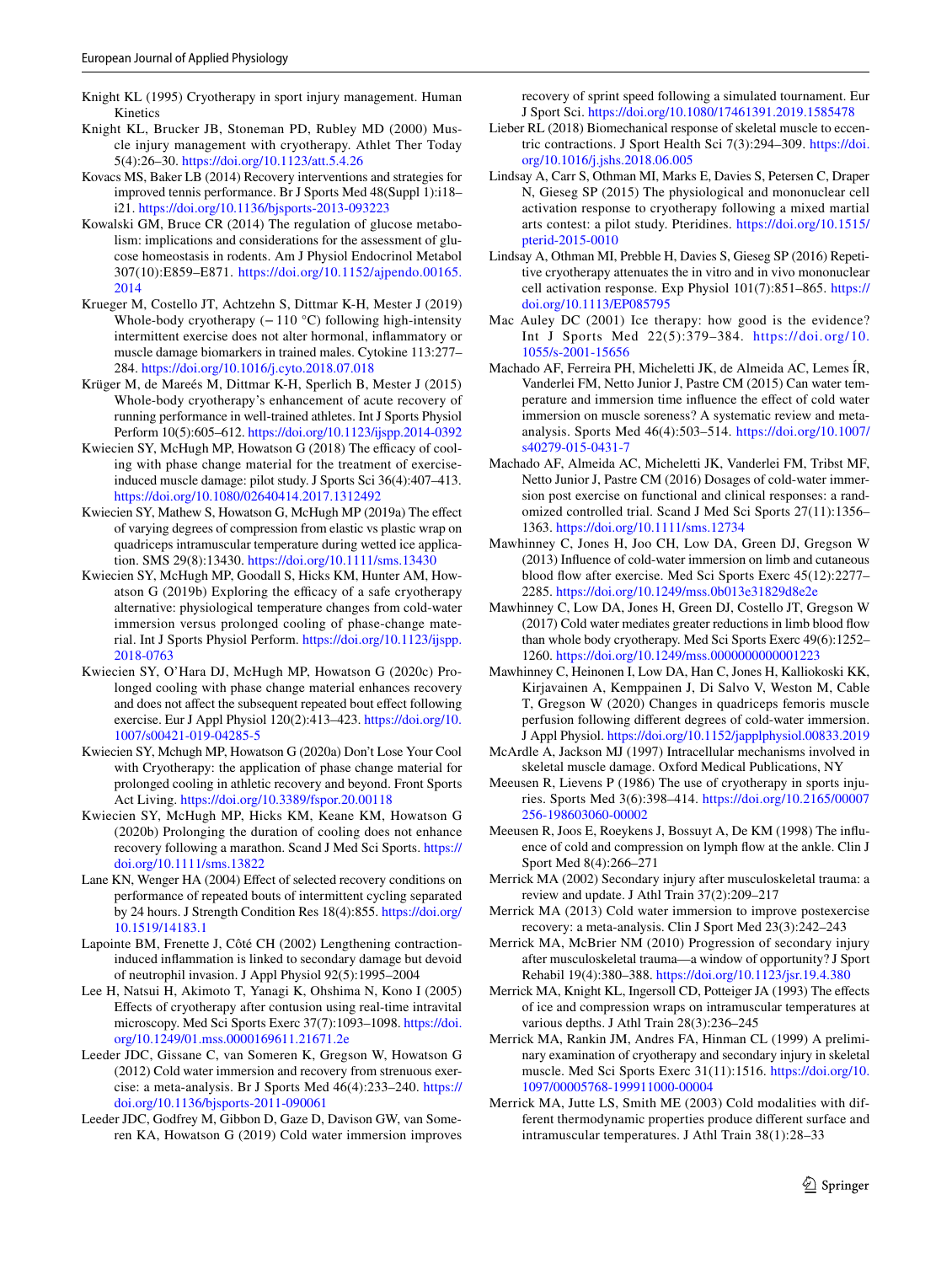<span id="page-15-0"></span>Michlovitz SL (1990) Thermal agents in rehabilitation. Davis Company, Davis

<span id="page-15-31"></span>Minett GM, Duffield R, Billaut F, Cannon J, Portus MR, Marino FE (2014) Cold-water immersion decreases cerebral oxygenation but improves recovery after intermittent-sprint exercise in the heat. Scand J Med Sci Sports 24(4):656–666. [https://doi.org/](https://doi.org/10.1111/sms.12060) [10.1111/sms.12060](https://doi.org/10.1111/sms.12060)

<span id="page-15-7"></span>Mirkin G (2014) Why ice delays recovery [online] (pp 1–2)

- <span id="page-15-33"></span>Mirkin G, Hofman M (1978) The sports medicine book. Little Brown
- <span id="page-15-11"></span>Miyakawa M, Kawashima M, Haba D, Sugiyama M, Taniguchi K, Arakawa T (2020) Inhibition of the migration of MCP-1 positive cells by icing applied soon after crush injury to rat skeletal muscle. Acta Histochem 122(3):151511. [https://doi.org/](https://doi.org/10.1016/j.acthis.2020.151511) [10.1016/j.acthis.2020.151511](https://doi.org/10.1016/j.acthis.2020.151511)
- <span id="page-15-29"></span>Montgomery PG, Pyne DB, Hopkins WG, Dorman JC, Cook K, Minahan CL (2008) The effect of recovery strategies on physical performance and cumulative fatigue in competitive basketball. J Sports Sci 26(11):1135–1145. [https://doi.org/10.1080/](https://doi.org/10.1080/02640410802104912) [02640410802104912](https://doi.org/10.1080/02640410802104912)
- <span id="page-15-32"></span>Mullaney MJ, McHugh MP, Kwiecien SY, Ioviero N, Fink A, Howatson G (2020) Accelerated muscle recovery in baseball pitchers using phase change material cooling. Med Sci Sports Exerc. <https://doi.org/10.1249/mss.0000000000002447>
- <span id="page-15-26"></span>Murgier J, Cassard X (2014) Cryotherapy with dynamic intermittent compression for analgesia after anterior cruciate ligament reconstruction preliminary study. Orthop Traumatol 100(3):309–312. <https://doi.org/10.1016/j.otsr.2013.12.019>
- <span id="page-15-19"></span>Myrer JW, Measom G, Fellingham GW (1998) Temperature changes in the human leg during and after two methods of cryotherapy. J Athl Train 33(1):25–29
- <span id="page-15-20"></span>Myrer WJ, Myrer KA, Measom GJ, Fellingham GW, Evers SL (2001) Muscle temperature is afected by overlying adipose when cryotherapy is administered. J Athl Train 36(1):32-36
- <span id="page-15-5"></span>Nédélec M, McCall A, Carling C, Legall F, Berthoin S, Dupont G (2012) Recovery in soccer. Sports Med 43(1):9–22. [https://doi.](https://doi.org/10.1007/s40279-012-0002-0) [org/10.1007/s40279-012-0002-0](https://doi.org/10.1007/s40279-012-0002-0)
- <span id="page-15-27"></span>Nogueira NM, Felappi CJ, Lima CS, Medeiros DM (2019) Efects of local cryotherapy for recovery of delayed onset muscle soreness and strength following exercise-induced muscle damage: systematic review and meta-analysis. Sport Sci Health. [https://doi.org/](https://doi.org/10.1007/s11332-019-00571-z) [10.1007/s11332-019-00571-z](https://doi.org/10.1007/s11332-019-00571-z)
- <span id="page-15-28"></span>Oakley ET, Pardeiro RB, Powell JW, Millar AL (2013) The efects of multiple daily applications of ice to the hamstrings on biochemical measures, signs, and symptoms associated with exerciseinduced muscle damage. J Strength Cond Res 27(10):2743–2751. <https://doi.org/10.1519/jsc.0b013e31828830df>
- <span id="page-15-9"></span>Osterman AL, Heppenstall RB, Sapega AA, Katz M, Chance B, Sokolow D (1984) Muscle Ischemia and Hypothermia: a bioenergetic study using 31phosphorus nuclear magnetic resonance spectroscopy. J Trauma 24(9):811–817. [https://doi.org/10.1097/](https://doi.org/10.1097/00005373-198409000-00006) [00005373-198409000-00006](https://doi.org/10.1097/00005373-198409000-00006)
- <span id="page-15-25"></span>Otte JW, Merrick MA, Ingersoll CD, Cordova ML (2002) Subcutaneous adipose tissue thickness alters cooling time during cryotherapy. Arch Phys Med Rehabil 83(11):1501–1505. [https://doi.](https://doi.org/10.1053/apmr.2002.34833) [org/10.1053/apmr.2002.34833](https://doi.org/10.1053/apmr.2002.34833)
- <span id="page-15-4"></span>Page P (2018) To ice or not to ice: that is the question|cramer sports medicine. [https://www.cramersportsmed.com/frst-aider/to-ice](https://www.cramersportsmed.com/first-aider/to-ice-or-not-to-ice-that-is-the-question.html)[or-not-to-ice-that-is-the-question.html](https://www.cramersportsmed.com/first-aider/to-ice-or-not-to-ice-that-is-the-question.html)
- <span id="page-15-21"></span>Palmer JE, Knight KL (1996) Ankle and thigh skin surface temperature changes with repeated ice pack application. J Athl rain 31(4):319
- <span id="page-15-2"></span>Paulsen G, Mikkelsen UR, Raastad T, Peake JM (2012) Leucocytes, cytokines and satellite cells: what role do they play in muscle damage and regeneration following eccentric exercise? Exerc Immunol Rev 18:42–97
- <span id="page-15-6"></span>Peake JM (2019) Recovery after exercise: what is the current state of play? Curr Opin Physio 10:17–26
- <span id="page-15-3"></span>Peake J, Nosaka KK, Suzuki K (2005) Characterization of infammatory responses to eccentric exercise in humans. Exerc Immunol Rev 11:64–85
- <span id="page-15-15"></span>Peake JM, Roberts LA, Figueiredo VC, Egner I, Krog S, Aas SN, Suzuki K, Markworth JF, Coombes JS, Cameron-Smith D, Raastad T (2016) The effects of cold water immersion and active recovery on infammation and cell stress responses in human skeletal muscle after resistance exercise. J Physiol 595(3):695– 711. <https://doi.org/10.1113/jp272881>
- <span id="page-15-23"></span>Peifer JJ, Abbiss CR, Nosaka K, Peake JM, Laursen PB (2009a) Efect of cold water immersion after exercise in the heat on muscle function, body temperatures, and vessel diameter. J Sci Med Sport 12(1):91–96.<https://doi.org/10.1016/j.jsams.2007.10.011>
- <span id="page-15-18"></span>Peifer JJ, Abbiss CR, Watson G, Nosaka K, Laursen PB (2009b) Efect of cold-water immersion duration on body temperature and muscle function. J Sports Sci 27(10):987–993. [https://doi.](https://doi.org/10.1080/02640410903207424) [org/10.1080/02640410903207424](https://doi.org/10.1080/02640410903207424)
- <span id="page-15-24"></span>Peifer JJ, Abbiss CR, Watson G, Nosaka K, Laursen PB (2010) Efect of a 5-min cold-water immersion recovery on exercise performance in the heat. Br J Sports Med 44(6):461-465. [https://doi.](https://doi.org/10.1136/bjsm.2008.048173) [org/10.1136/bjsm.2008.048173](https://doi.org/10.1136/bjsm.2008.048173)
- <span id="page-15-14"></span>Pointon M, Duffield R (2012) Cold water immersion recovery after simulated collision sport exercise. Med Sci Sports Exerc 44(2):206–216.<https://doi.org/10.1249/mss.0b013e31822b0977>
- <span id="page-15-13"></span>Pointon M, Duffield R, Cannon J, Marino FE (2011) Cold water immersion recovery following intermittent-sprint exercise in the heat. Eur J Appl Physiol 112(7):2483–2494. [https://doi.org/10.1007/](https://doi.org/10.1007/s00421-011-2218-3) [s00421-011-2218-3](https://doi.org/10.1007/s00421-011-2218-3)
- <span id="page-15-8"></span>Poppendieck W, Faude O, Wegmann M, Meyer T (2013) Cooling and performance recovery of trained athletes: a meta-analytical review. Int J Sports Physiol Perform 8(3):227–242. [https://doi.](https://doi.org/10.1123/ijspp.8.3.227) [org/10.1123/ijspp.8.3.227](https://doi.org/10.1123/ijspp.8.3.227)
- <span id="page-15-30"></span>Pournot H, Bieuzen F, Duffield R, Lepretre P-M, Cozzolino C, Hausswirth C (2010) Short term effects of various water immersions on recovery from exhaustive intermittent exercise. Eur J Appl Physiol 111(7):1287–1295. [https://doi.org/10.1007/](https://doi.org/10.1007/s00421-010-1754-6) [s00421-010-1754-6](https://doi.org/10.1007/s00421-010-1754-6)
- <span id="page-15-12"></span>Pournot H, Bieuzen F, Louis J, Fillard J-R, Barbiche E, Hausswirth C (2011) Time-course of changes in infammatory response after whole-body cryotherapy multi exposures following severe exercise. PLoS ONE 6(7):e22748. [https://doi.org/10.1371/journal.](https://doi.org/10.1371/journal.pone.0022748) [pone.0022748](https://doi.org/10.1371/journal.pone.0022748)
- <span id="page-15-22"></span>Pugh LG, Edholm OG, Fox RH, Wolf HS, Hervey GR, Hammond WH, Tanner JM, Whitehouse RH (1960) A physiological study of channel swimming. Clin Sci 19:257–273
- <span id="page-15-10"></span>Puntel GO, Carvalho NR, Dobrachinski F, Salgueiro ACF, Puntel RL, Folmer V, Barbosa NBV, Royes LFF, Rocha JBT, Soares FAA (2012) Cryotherapy reduces skeletal muscle damage after ischemia/reperfusion in rats. J Anat 222(2):223–230. [https://doi.](https://doi.org/10.1111/joa.12009) [org/10.1111/joa.12009](https://doi.org/10.1111/joa.12009)
- <span id="page-15-34"></span>Rantala R, Chaillou T (2019) Mild hypothermia afects the morphology and impairs glutamine-induced anabolic response in human primary myotubes. Am J Physiol Cell Physiol 317(1):C101–C110
- <span id="page-15-1"></span>Rivenburgh DW (1992) Physical modalities in the treatment of tendon injuries. Clin Sports Med 11(3):645–659
- <span id="page-15-16"></span>Roberts LA, Nosaka K, Coombes JS, Peake JM (2014) Cold water immersion enhances recovery of submaximal muscle function after resistance exercise. Am J Physiol Reg Integr Comp Physiol 307(8):R998–R1008. [https://doi.org/10.1152/ajpregu.00180.](https://doi.org/10.1152/ajpregu.00180.2014) [2014](https://doi.org/10.1152/ajpregu.00180.2014)
- <span id="page-15-17"></span>Roberts LA, Muthalib M, Stanley J, Lichtwark G, Nosaka K, Coombes JS, Peake JM (2015a) Efects of cold water immersion and active recovery on hemodynamics and recovery of muscle strength following resistance exercise. Am J Physiol Reg Integr Comp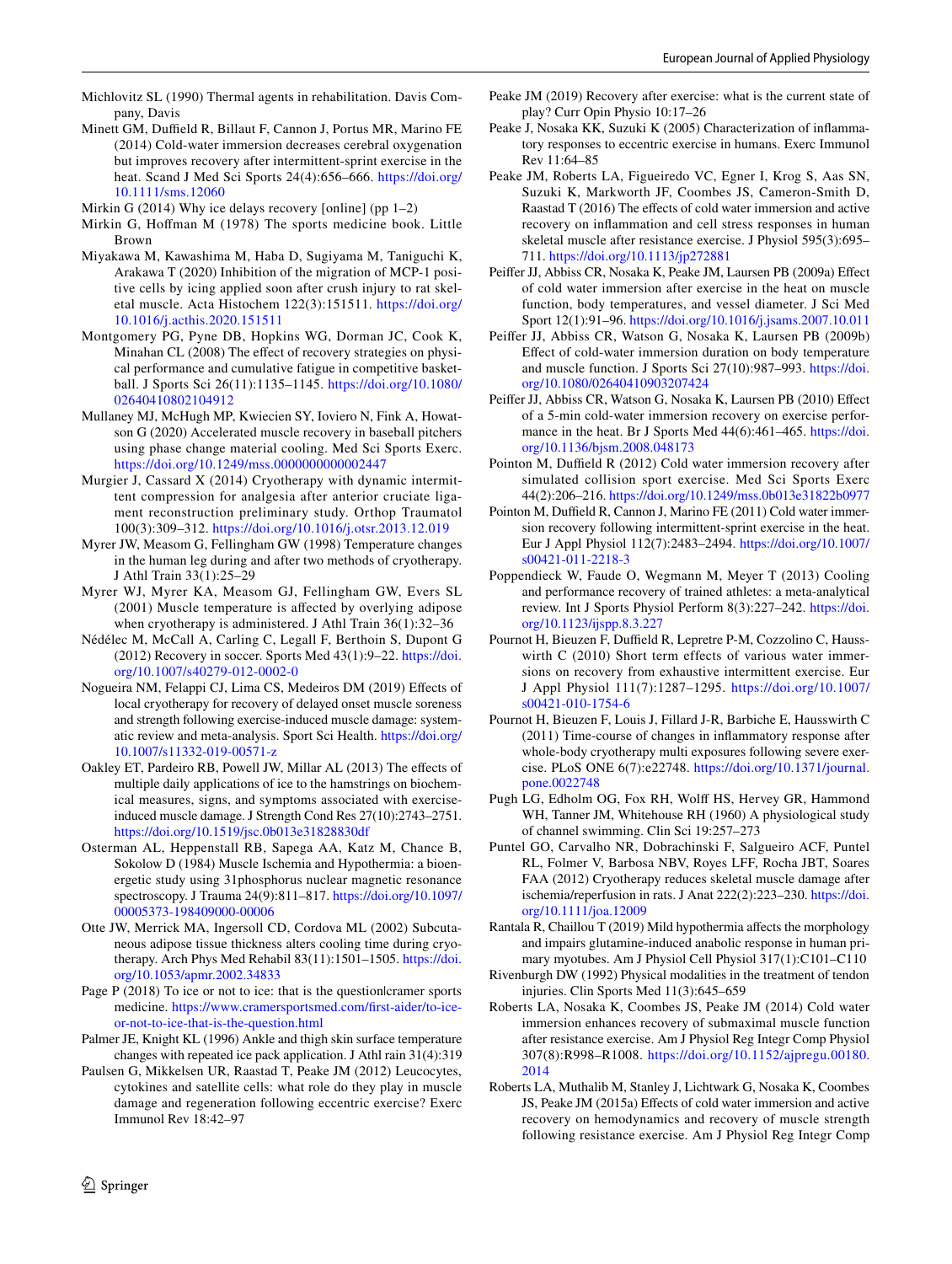Physiol 309(4):R389–R398. [https://doi.org/10.1152/ajpregu.](https://doi.org/10.1152/ajpregu.00151.2015) [00151.2015](https://doi.org/10.1152/ajpregu.00151.2015)

- <span id="page-16-5"></span>Roberts LA, Raastad T, Markworth JF, Figueiredo VC, Egner IM, Shield A, Cameron-Smith D, Coombes JS, Peake JM (2015b) Post-exercise cold water immersion attenuates acute anabolic signalling and long-term adaptations in muscle to strength training. J Physiol 593(18):4285–4301.<https://doi.org/10.1113/jp270570>
- <span id="page-16-1"></span>Robson-Ansley PJ, Gleeson M, Ansley L (2009) Fatigue management in the preparation of olympic athletes. J Sports Sci 27(13):1409– 1420. <https://doi.org/10.1080/02640410802702186>
- <span id="page-16-22"></span>Rose C, Edwards KM, Siegler JC, Graham K, Caillaud C (2017) Whole-body cryotherapy as a recovery technique after exercise: a review of the literature. Int J Sports Med 38(14):1049–1060
- <span id="page-16-25"></span>Rowsell GJ, Coutts AJ, Reaburn P, Hill-Haas S (2009) Effects of coldwater immersion on physical performance between successive matches in high-performance junior male soccer players. J Sports Sci 27(6):565–573.<https://doi.org/10.1080/02640410802603855>
- <span id="page-16-26"></span>Rowsell GJ, Coutts AJ, Reaburn P, Hill-Haas S (2011) Effect of postmatch cold-water immersion on subsequent match running performance in junior soccer players during tournament play. J Sports Sci 29(1):1–6. [https://doi.org/10.1080/02640414.2010.](https://doi.org/10.1080/02640414.2010.512640) [512640](https://doi.org/10.1080/02640414.2010.512640)
- <span id="page-16-7"></span>Sapega AA, Heppenstall RB, Sokolow DP, Graham TJ, Maris JM, Ghosh AK, Chance B, Osterman AL (1988) The bioenergetics of preservation of limbs before replantation. The rationale for intermediate hypothermia. J Bone Joint Surg 70(10):1500–1513. <https://doi.org/10.2106/00004623-198870100-00010>
- <span id="page-16-6"></span>Schaser KD, Stover JF, Melcher I, Laufer A, Haas NP, Bail HJ, Stöckle U, Puhl G, Mittlmeier TW (2006) Local cooling restores microcirculatory hemodynamics after closed soft-tissue trauma in rats. J Trauma 61(3):642–649. [https://doi.org/10.1097/01.ta.00001](https://doi.org/10.1097/01.ta.0000174922.08781.2f) [74922.08781.2f](https://doi.org/10.1097/01.ta.0000174922.08781.2f)
- <span id="page-16-9"></span>Schaser KD, Disch AC, Stover JF, Laufer A, Bail HJ, Mittlmeier T (2007) Prolonged superfcial local cryotherapy attenuates microcirculatory impairment, regional infammation, and muscle necrosis after closed soft tissue injury in rats. Am J Sports Med 35(1):93–102.<https://doi.org/10.1177/0363546506294569>
- <span id="page-16-21"></span>Schröder D, Pässler HH (1994) Combination of cold and compression after knee surgery—a prospective randomized study. Knee Surg Sports Traumatol Arthrosc 2(3):158–165. [https://doi.org/](https://doi.org/10.1007/BF01467918) [10.1007/BF01467918](https://doi.org/10.1007/BF01467918)
- <span id="page-16-20"></span>Selfe J, Hardaker N, Whitaker J, Hayes C (2007) Thermal imaging of an ice burn over the patella following clinically relevant cryotherapy application during a clinical research study. Phys Ther Sport 8(3):153–158.<https://doi.org/10.1016/j.ptsp.2007.04.001>
- <span id="page-16-19"></span>Selkow NM (2019) Cooling of lower extremity muscles according to subcutaneous tissue thickness. J Athl Train 54(12):1304–1307. <https://doi.org/10.4085/1062-6050-550-18>
- <span id="page-16-17"></span>Selkow NM, Day C, Liu Z, Hart JM, Hertel JAY, Saliba SA (2012) Microvascular perfusion and intramuscular temperature of the calf during cooling. Med Sci Sports Exerc 44(5):850–856. <https://doi.org/10.1249/mss.0b013e31823bced9>
- <span id="page-16-10"></span>Singh DP, Barani Lonbani Z, Woodruf MA, Parker TJ, Steck R, Peake JM (2017) Effects of topical icing on inflammation, angiogenesis, revascularization, and myofber regeneration in skeletal muscle following contusion injury. Front Physiol. [https://doi.org/10.](https://doi.org/10.3389/fphys.2017.00093) [3389/fphys.2017.00093](https://doi.org/10.3389/fphys.2017.00093)
- <span id="page-16-27"></span>Siqueira AF, Vieira A, Bottaro M, Ferreira-Júnior JB, Nóbrega O, Souza VC, Marqueti RC, Babault N, Durigan JLQ (2018) Multiple cold-water immersions attenuate muscle damage but not alter systemic infammation and muscle function recovery: a parallel randomized controlled trial. Sci Rep 8(1):10961. [https://doi.org/](https://doi.org/10.1038/s41598-018-28942-5) [10.1038/s41598-018-28942-5](https://doi.org/10.1038/s41598-018-28942-5)
- <span id="page-16-30"></span>Smith LL (1991) Acute inflammation. Med Sci Sports Exerc 23(5):542–551. [https://doi.org/10.1249/00005768-19910](https://doi.org/10.1249/00005768-199105000-00006) [5000-00006](https://doi.org/10.1249/00005768-199105000-00006)
- <span id="page-16-8"></span>Smith TL, Curl WW, Smith BP, Holden MB, Wise T, Marr A, Andrew Koman L (1993) New skeletal muscle model for the longitudinal study of alterations in microcirculation following contusion and cryotherapy. Microsurgery 14(8):487–493. [https://doi.org/10.](https://doi.org/10.1002/micr.1920140805) [1002/micr.1920140805](https://doi.org/10.1002/micr.1920140805)
- <span id="page-16-31"></span>Smith C, Kruger MJ, Smith RM, Myburgh KH (2008) The infammatory response to skeletal muscle injury: illuminating complexities. Sports Med 38(11):947–969. [https://doi.org/10.2165/00007](https://doi.org/10.2165/00007256-200838110-00005) [256-200838110-00005](https://doi.org/10.2165/00007256-200838110-00005)
- <span id="page-16-18"></span>Stephens JM, Halson S, Miller J, Slater GJ, Askew CD (2017) Coldwater immersion for athletic recovery: one size does not ft all. Int J Sports Physiol Perform 12(1):2–9. [https://doi.org/10.1123/](https://doi.org/10.1123/ijspp.2016-0095) [ijspp.2016-0095](https://doi.org/10.1123/ijspp.2016-0095)
- <span id="page-16-13"></span>Stephens JM, Halson SL, Miller J, Slater GJ, Askew CD (2018) Infuence of body composition on physiological responses to postexercise hydrotherapy. J Sports Sci 36(9):1044–1053. [https://doi.](https://doi.org/10.1080/02640414.2017.1355062) [org/10.1080/02640414.2017.1355062](https://doi.org/10.1080/02640414.2017.1355062)
- <span id="page-16-16"></span>Stocks JM, Patterson MJ, Hyde DE, Jenkins AB, Mittleman KD, Taylor NAS (2004) Effects of immersion water temperature on wholebody fuid distribution in humans. Acta Physiol Scand 182(1):3– 10.<https://doi.org/10.1111/j.1365-201x.2004.01302.x>
- <span id="page-16-14"></span>Swenson C, Swärd L, Karlsson J (2007) Cryotherapy in sports medicine. Scand J Med Sci Sports 6(4):193–200. [https://doi.org/10.](https://doi.org/10.1111/j.1600-0838.1996.tb00090.x) [1111/j.1600-0838.1996.tb00090.x](https://doi.org/10.1111/j.1600-0838.1996.tb00090.x)
- <span id="page-16-3"></span>Takagi R, Fujita N, Arakawa T, Kawada S, Ishii N, Miki A (2011) Infuence of icing on muscle regeneration after crush injury to skeletal muscles in rats. J Appl Physiol 110(2):382–388. [https://](https://doi.org/10.1152/japplphysiol.01187.2010) [doi.org/10.1152/japplphysiol.01187.2010](https://doi.org/10.1152/japplphysiol.01187.2010)
- <span id="page-16-4"></span>Tee JC, Bosch AN, Lambert MI (2007) Metabolic consequences of exercise-induced muscle damage. Sports Med 37(10):827–836. <https://doi.org/10.2165/00007256-200737100-00001>
- <span id="page-16-29"></span>Tidball JG (2005) Infammatory processes in muscle injury and repair. Am J Physiol Reg Integr Compar Physiol 288(2):R345–R353. <https://doi.org/10.1152/ajpregu.00454.2004>
- <span id="page-16-0"></span>Tiidus PM (2015) Alternative treatments for muscle injury: massage, cryotherapy, and hyperbaric oxygen. Curr Rev Musculoskelet Med 8(2):162–167.<https://doi.org/10.1007/s12178-015-9261-3>
- <span id="page-16-15"></span>Tipton MJ, Collier N, Massey H, Corbett J, Harper M (2017) Cold water immersion: kill or cure? Exp Physiol 102(11):1335–1355. <https://doi.org/10.1113/EP086283>
- <span id="page-16-2"></span>Tomchuk D, Rubley MD, Holcomb WR, Guadagnoli M, Tarno JM (2010) The magnitude of tissue cooling during cryotherapy with varied types of compression. J Athl Train 45(3):230–237. [https://](https://doi.org/10.4085/1062-6050-45.3.230) [doi.org/10.4085/1062-6050-45.3.230](https://doi.org/10.4085/1062-6050-45.3.230)
- <span id="page-16-11"></span>Tseng C-Y, Lee J-P, Tsai Y-S, Lee S-D, Kao C-L, Liu T-C, Lai C-H, Harris MB, Kuo C-H (2013) Topical cooling (icing) delays recovery from eccentric exercise-induced muscle damage. J Strength Cond Res 27(5):1354–1361. [https://doi.org/10.1519/](https://doi.org/10.1519/jsc.0b013e318267a22c) [jsc.0b013e318267a22c](https://doi.org/10.1519/jsc.0b013e318267a22c)
- <span id="page-16-23"></span>Vaile J, Halson S, Gill N, Dawson B (2007) Efect of hydrotherapy on the signs and symptoms of delayed onset muscle soreness. Eur J Appl Physiol 102(4):447–455. [https://doi.org/10.1007/](https://doi.org/10.1007/s00421-007-0605-6) [s00421-007-0605-6](https://doi.org/10.1007/s00421-007-0605-6)
- <span id="page-16-24"></span>Vaile J, Halson S, Gill N, Dawson B (2008) Efect of cold water immersion on repeat cycling performance and thermoregulation in the heat. J Sports Sci 26(5):431–440. [https://doi.org/10.1080/02640](https://doi.org/10.1080/02640410701567425) [410701567425](https://doi.org/10.1080/02640410701567425)
- <span id="page-16-12"></span>Vaile J, O'Hagan C, Stefanovic B, Walker M, Gill N, Askew CD (2010) Efect of cold water immersion on repeated cycling performance and limb blood fow. Br J Sports Med 45(10):825–829. [https://](https://doi.org/10.1136/bjsm.2009.067272) [doi.org/10.1136/bjsm.2009.067272](https://doi.org/10.1136/bjsm.2009.067272)
- <span id="page-16-28"></span>Versey N, Halson S, Dawson B (2011) Efect of contrast water therapy duration on recovery of cycling performance: a dose-response study. Eur J Appl Physiol 111(1):37–46. [https://doi.org/10.1007/](https://doi.org/10.1007/s00421-010-1614-4) [s00421-010-1614-4](https://doi.org/10.1007/s00421-010-1614-4)